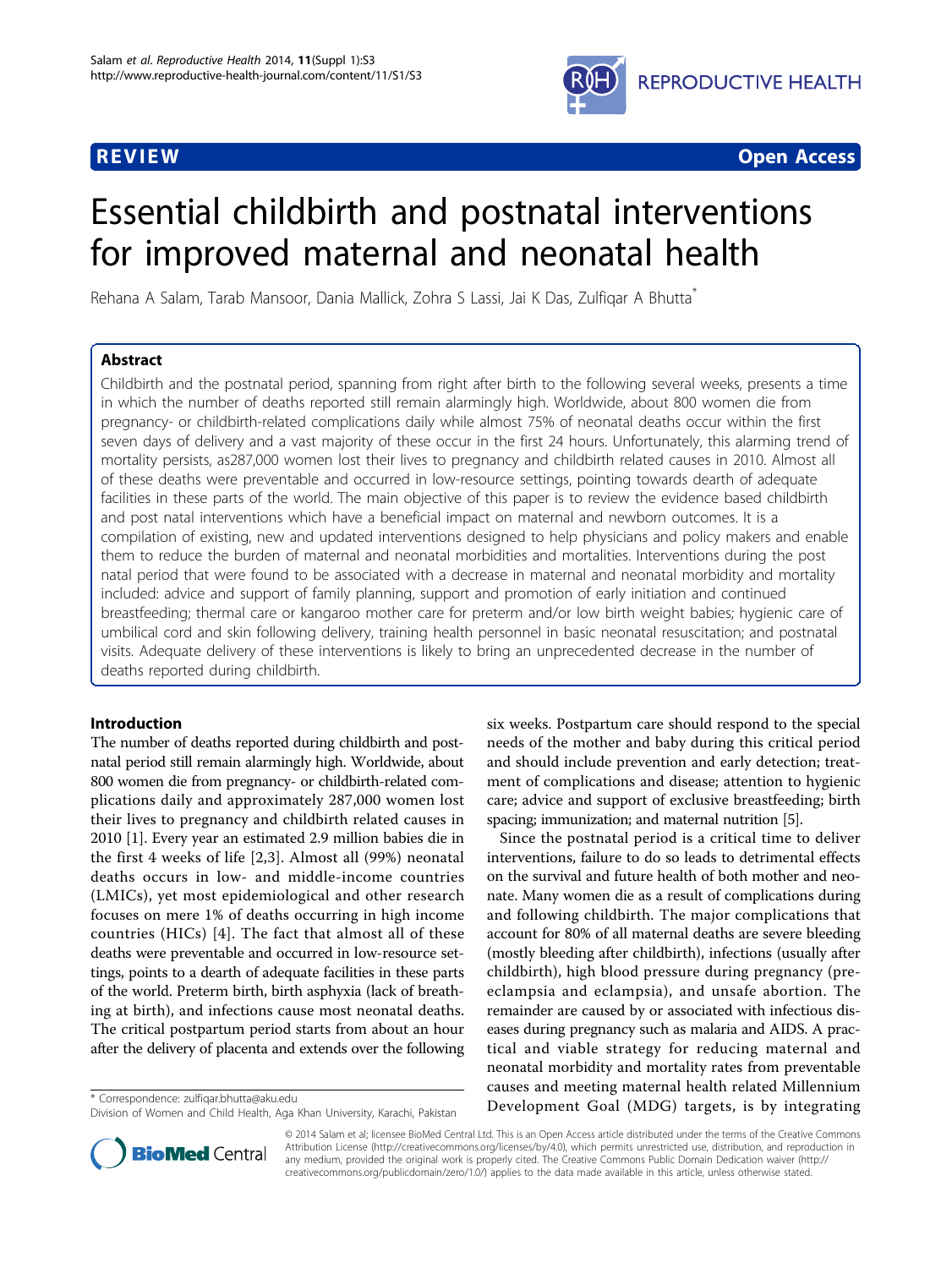improved childbirth facilities and postnatal care for newborns and mothers  $[6]$  $[6]$ . The  $4<sup>th</sup>$  MDG focuses on reducing child mortality and is closely associated with maternal health MDG. In developing countries alone, if mothers start practicing early initiation of breastfeeding, it is estimated that it can save as many as 1.45 million lives annually by reducing deaths mainly due to lower respiratory tract infections and diarrhoeal diseases [[7](#page-14-0)]. To reduce the high burden of neonatal mortality and morbidity, postnatal care should be integrated into existing health programs. Community based education and health promotive workshops on exclusive breastfeeding and preventing vertical transmission of HIV will help increase the coverage of the postnatal interventions and improve maternal and newborn health.

This paper reviews and highlights the effectiveness of essential childbirth and immediate postnatal interventions for mothers and newborns during the parturition and postnatal period. This paper will help decision makers to deploy necessary interventions for improved maternal and newborn outcomes.

#### Methodology

The methodology has been described in detail elsewhere [[8\]](#page-14-0). In short, the review included all childbirth and postnatal interventions based on current World Health Organization (WHO) guidelines and recent Lancet series which have an alleged impact on reducing maternal, neonatal and child mortality; suitable for delivery in LMICs; and those that can be delivered through the health sector (community level up to the referral level of health care) (Table [1](#page-2-0)). All relevant childbirth and postnatal intervention reviews were identified from the electronic databases such as the Cochrane database of systematic reviews, the Cochrane database of abstract reviews of effectiveness (DARE), the Cochrane database of systematic reviews of randomized control trials (RCT's), and PubMed. The reference lists of the reviews and recommendations from experts in the field were also used as sources to obtain additional publications. The principal focus was on the existing systematic reviews and meta-analysis. Based on the efficiency of the interventions, these were then classified in categories from A to E (where A signified strongly beneficial effect while E indicated harmful effect) on different levels of health sector (community/outreach/referral).

#### Childbirth interventions

#### Social support during childbirth

Historically and cross-culturally, women have been attended and supported by other women during childbirth. However, since the middle of the 20th century, in many countries as the majority of women gave birth in hospital rather than at home, continuous support during labour has become an exception rather than the routine. Concerns about dehumanization of women's birth experiences (in high-, middle-, and low income countries) have led to calls for a return to continuous, one-to-one support by women for women during labour [\[9](#page-14-0)]. Common elements of this care include emotional support (continuous presence, reassurance and praise), information about labour progress and advice regarding coping techniques, comfort measures (such as comforting touch, massage, warm baths/showers, promoting adequate fluid intake and output) and advocacy (helping the woman articulate her wishes to others).

A systematic review by Hodnett et al. reported that women allocated to continuous support were more likely to have a spontaneous vaginal birth (risk ratio (RR) 1.08, 95% confidence interval (CI) 1.04, 1.12) and less likely to have intrapartum analgesia (RR 0.90, 95% CI 0.84, 0.97) or report dissatisfaction (RR 0.69, 95% CI 0.59, 0.79). In addition their labour were shorter (mean difference (MD) -0.58 hours, 95% CI -0.86, -0.30), they were less likely to have a caesarean (RR 0.79, 95% CI 0.67, 0.92) or instrumental vaginal birth (RR 0.90, 95% CI 0.84, 0.96), regional analgesia (RR 0.93, 95% CI 0.88, 0.99), or a baby with a low 5-minute Apgar score (RR 0.70, 95% CI 0.50, 0.96) [[10\]](#page-14-0). Continuous social support has shown significant clinical benefits for women and infants. All women should receive continuous social support throughout labour and childbirth.

#### Prophylactic antibiotic for caesarean sections

The single most important risk factor for post-partum maternal infection is caesarean delivery [[11](#page-14-0)]. Women undergoing caesarean section have a 5 to 20-fold greater risk for infection compared with a vaginal delivery. Infectious complications that occur after caesarean delivery are an important and substantial cause of maternal morbidity and are associated with a significant increase in hospital stay [[12\]](#page-14-0). Infectious complications following caesarean delivery include fever, wound infection, endometritis, bacteraemia, other serious infection (including pelvic abscess, septic shock, necrotizing fasciitis and septic pelvic vein thrombophlebitis) and urinary tract infection [[11,13,14](#page-14-0)]. Fever can occur after any operative procedure and a low grade fever following a caesarean delivery may not necessarily be a marker of infection [\[15\]](#page-14-0).

Prophylactic antibiotics in women undergoing caesarean section substantially reduce the incidence of febrile morbidity (RR 0.45; 95% CI 0.39, 0.51), wound infection (RR 0.39; 95% CI 0.32, 0.48), endometritis (RR 0.38; 95% CI 0.34, 0.42) and serious maternal infectious complications (RR 0.31; 95% CI 0.19, 0.48) [[16](#page-14-0)]. Based on these findings, we would recommend prophylactic antibiotics for women undergoing elective or non-elective caesarean sections however further studies are needed to explore potential adverse effects.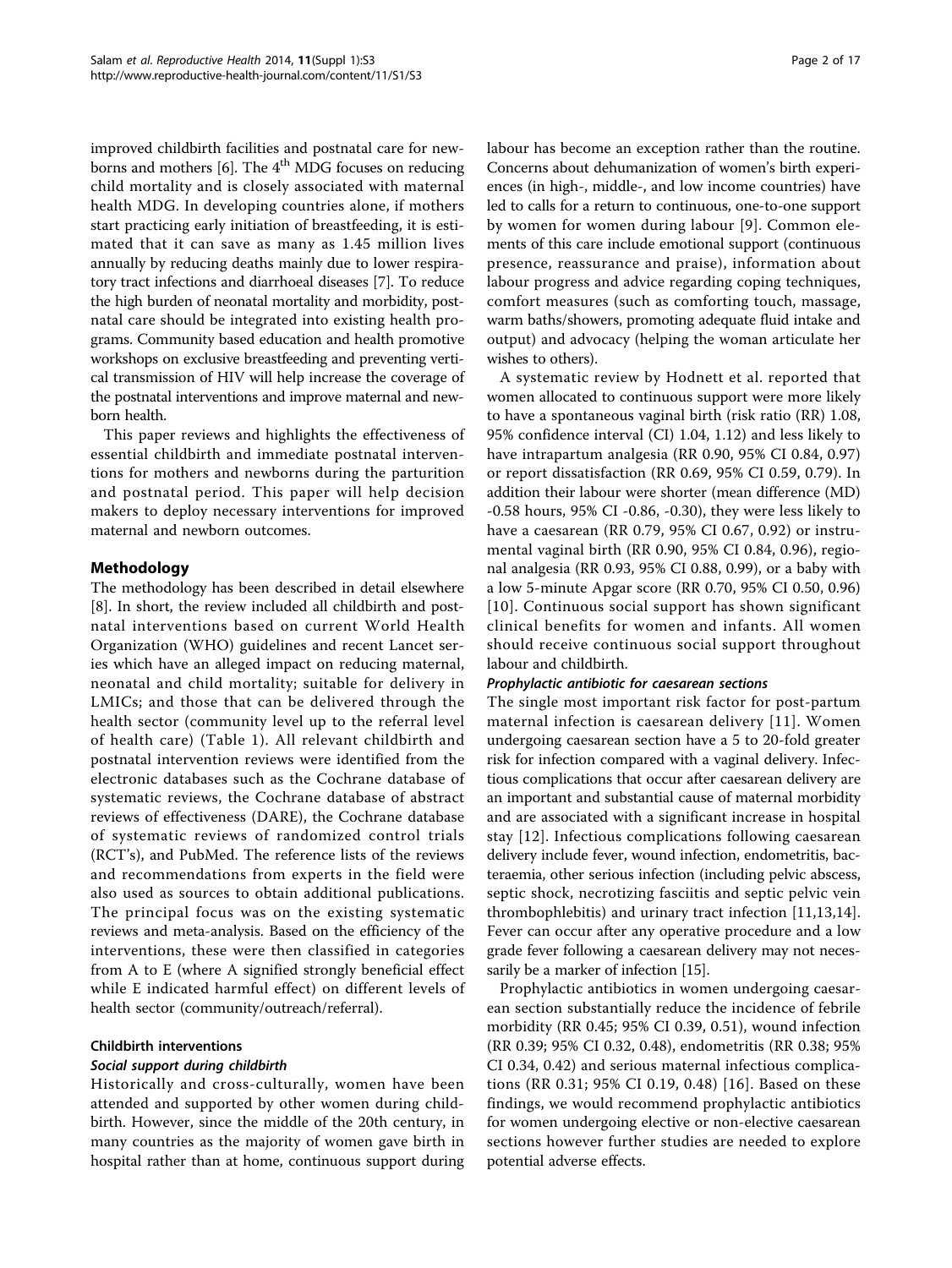<span id="page-2-0"></span>

| Reviews                     | Objective                                                                                                                                                                                                       | included (number)<br>Type of Studies | Cochrane/<br>Cochrane<br>non- | Pooled<br>Data<br>(X/N)  | Outcomes reported                                                                                                                                                                                                                                                                    |
|-----------------------------|-----------------------------------------------------------------------------------------------------------------------------------------------------------------------------------------------------------------|--------------------------------------|-------------------------------|--------------------------|--------------------------------------------------------------------------------------------------------------------------------------------------------------------------------------------------------------------------------------------------------------------------------------|
| Hotnett 2013<br>$[10]$      | To assess the effects of continuous, one-to-one intrapartum<br>support compared with usual care.                                                                                                                | RCT <sub>S</sub> : 21                | Cochrane                      | Yes                      | spontaneous vaginal birth, intrapartum analgesia, dissatisfaction,<br>caesarean, instrumental vaginal birth, regional analgesia                                                                                                                                                      |
| <b>Smail 2010</b><br>$[16]$ | To assess the effects of prophylactic antibiotics compared with no<br>prophylactic antibiotics on infectious complications in women<br>undergoing cesarean section.                                             | RCTs and qRCTs: 86                   | Cochrane                      | Yes                      | febrile morbidity, wound infection, endometritis and serious<br>maternal infectious complications                                                                                                                                                                                    |
| Cotter 2001<br>$[21]$       | To examine the effect of oxytocin given prophylactically in the<br>third stage of labour on maternal and neonatal outcomes.                                                                                     | RCTs: 14                             | Cochrane                      | Yes                      | Blood loss, removal of placenta, blood pressure                                                                                                                                                                                                                                      |
| Soltani 2010<br>$[22]$      | delivery) on the outcomes related to the third stage of labour.<br>prophylactic uterotonics (before compared to after placental<br>To assess the effect of the timing of administration of                      | RCT <sub>S</sub> : 3                 | Cochrane                      | Yes                      | postpartum haemorrhage, retained placenta, length of third stage<br>of labour, postpartum blood loss, changes in haemoglobin, blood<br>maternal hypotension and the incidence of severe postpartum<br>transfusion; the use of additional uterotonics the incidence of<br>haemorrhage |
| McDonald<br>2004 [25]       | reducing the risk of PPH (blood loss of at least 500 ml) and other<br>To compare the effects of ergometrine-oxytocin with oxytocin in<br>maternal and neonatal outcomes.                                        | $\circ$<br>RCT <sub>S</sub> :        | Cochrane                      | Yes                      | blood loss of at least 500 m                                                                                                                                                                                                                                                         |
| Begley 2011<br>$[24]$       | versus expectant<br>of labour.<br>To compare the effectiveness of active<br>management of the third stage                                                                                                       | RCTs and qRCTs: 5                    | Cochrane                      | Yes                      | maternal primary haemorrhage, maternal haemoglobin                                                                                                                                                                                                                                   |
| McDonald<br>2013 [26]       | To determine the effects of early cord clamping compared with<br>late cord clamping after birth on maternal and neonatal<br>outcomes                                                                            | RCT <sub>S:15</sub>                  | Cochrane                      | Yes                      | postpartum haemorrhage                                                                                                                                                                                                                                                               |
| Pena-Marti<br>2007 [27]     | cord traction as part of the active management of the third stage<br>To determine the efficacy of fundal pressure versus controlled<br>of labour.                                                               | RCT <sub>S</sub> : 0                 | Cochrane                      | $\frac{1}{2}$            | None                                                                                                                                                                                                                                                                                 |
| Gulmezoglu<br>2012 [30]     | a policy of labour<br>induction at term or post-term compared to awaiting<br>spontaneous labour or later induction of labour.<br>To evaluate the benefits and harms of                                          | RCT <sub>S</sub> : 19                | Cochrane                      | Yes                      | perinatal deaths, cesarean sections                                                                                                                                                                                                                                                  |
| 2011 [31]<br>Hussain        | induction of labour (IOL) for post-term pregnancies compared to<br>The purpose of this review was to study the possible impact of<br>expectant management on stillbirths.                                       | Studies: 25<br>RCT <sub>S</sub> : 14 | Cochrane<br>Non-              | Yes                      | Stillbirths                                                                                                                                                                                                                                                                          |
| 2013 [33]<br>Hofmeyr        | To determine the effectiveness of uterine massage after birth and<br>postpartum blood loss and associated morbidity and mortality.<br>or both, to reduce<br>before or after delivery of the placenta,           | $\sim$<br>RCT <sub>S</sub> :         | Cochrane                      | $\stackrel{\circ}{\geq}$ | <b>Blood</b> loss                                                                                                                                                                                                                                                                    |
| 2012 [34]<br>Tuncalp        | To assess the effects of prophylactic prostaglandin use in the third<br>stage of labour.                                                                                                                        | RCT <sub>S</sub> : 72                | Cochrane                      | Yes                      | severe PPH, blood transfusion                                                                                                                                                                                                                                                        |
| Mousa 2007<br>[35]          | To assess the effectiveness and safety of pharmacological, surgical<br>treatment of primary<br>and radiological interventions used for the<br><b>Hdd</b>                                                        | 3<br>RCT <sub>S</sub> :              | Cochrane                      | Yes                      | transfusion, or evacuation of retained products, maternal pyrexia<br>maternal mortality, hysterectomy, use of uterotonics, blood                                                                                                                                                     |
| Lopez 2010<br>[39]          | Assess the effects of educational interventions for postpartum<br>mothers about contraceptive use                                                                                                               | RCT <sub>S</sub> : 8                 | Cochrane                      | Yes                      | effect on contraceptive use                                                                                                                                                                                                                                                          |
| <b>Dodd 2004</b><br>$[45]$  | anaemia, including oral, intravenous or subcutaneous iron/folate<br>supplementation and erythropoietin administration, and blood<br>To assess the clinical effects of treatments for postpartum<br>transfusion. | RCTs: 6                              | Cochrane                      | Yes                      | lactation at discharge from hospital                                                                                                                                                                                                                                                 |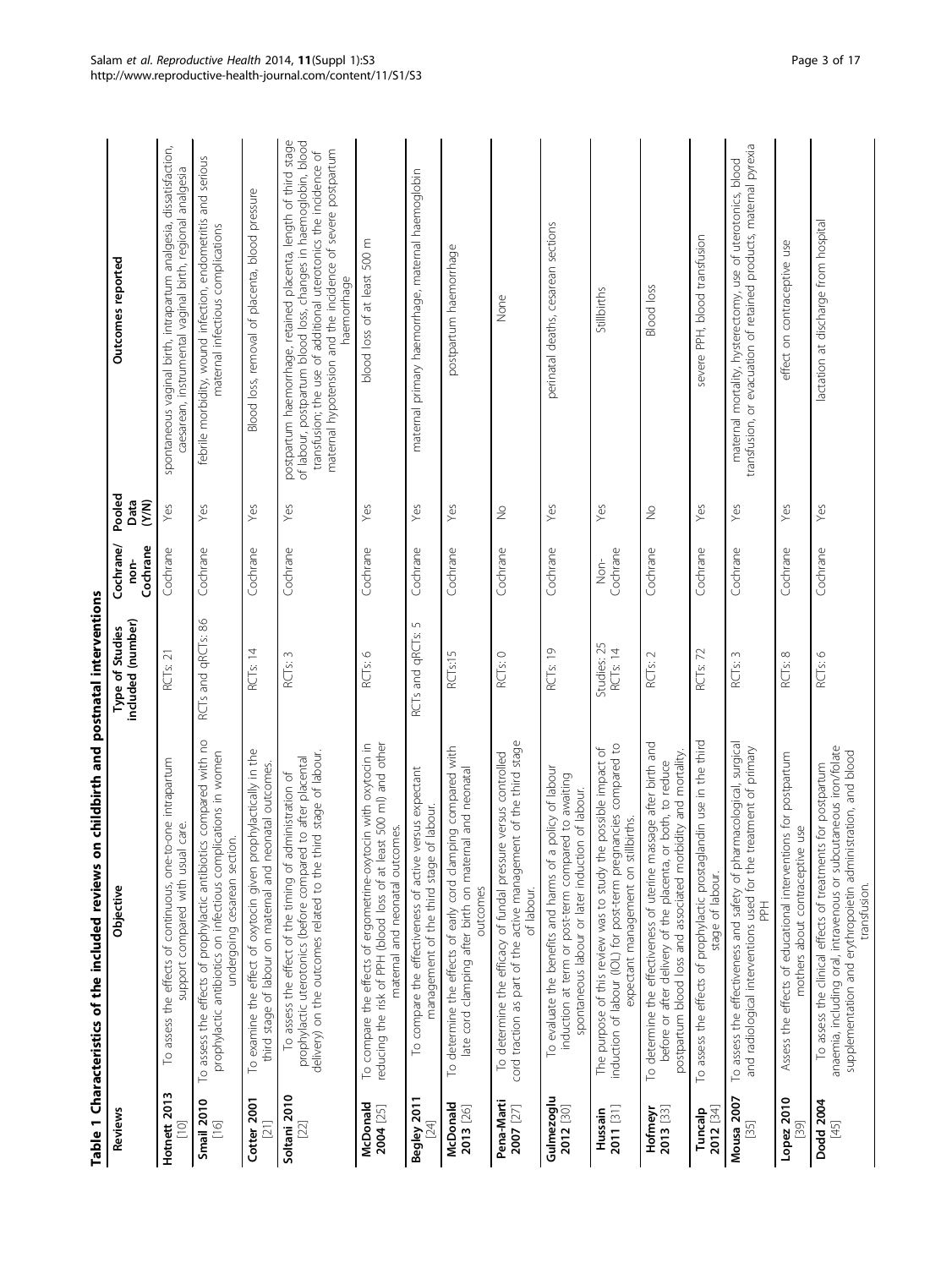| l         |
|-----------|
|           |
|           |
|           |
|           |
|           |
|           |
|           |
|           |
|           |
|           |
|           |
| i         |
|           |
| able<br>í |

|                               | Table 1 Characteristics of the included reviews on                                                                                                                                                                                                                         | childbirth and postnatal interventions (Continued)                  |                  |                          |                                                                                                                                                                                                                           |
|-------------------------------|----------------------------------------------------------------------------------------------------------------------------------------------------------------------------------------------------------------------------------------------------------------------------|---------------------------------------------------------------------|------------------|--------------------------|---------------------------------------------------------------------------------------------------------------------------------------------------------------------------------------------------------------------------|
| <b>French 2004</b><br>[46]    | postpartum endometritis on failure of therapy and complications<br>The effect of different antibiotic regimens for the treatment of<br>was systematically reviewed.                                                                                                        | RCTs: 47                                                            | Cochrane         | Yes                      | treatment failures                                                                                                                                                                                                        |
| Kesho Bora<br>2009 [47]       | mother-to-child transmission of HIV-1 (PMTCT): the Kesho Bora<br>andomized controlled clinical trial in five sites in Burkina Faso,<br>breastfeeding compared to short-ARV prophylaxis to prevent<br>Triple-antiretroviral (ARV) prophylaxis during pregnancy and<br>Kenya | 1 study in five different<br>location                               | Cochrane<br>Non  | $\frac{1}{2}$            | trimester of pregnancy and continued during breastfeeding up to<br>Extended triple ARV regimen consisting of the anti-HIV drugs<br>zidovudine, lamivudine andlopinavir/ritonavir, from the last<br>the age of six months. |
| McCall 2010<br>$\frac{49}{2}$ | infants applied within ten minutes after birth in the delivery suite<br>prevention of hypothermia in preterm and/or low birthweight<br>To assess efficacy and safety of interventions designed for<br>care.<br>compared with routine thermal                               | RCTs: 6                                                             | Cochrane         | Yes                      | heat losses in infants < 28 weeks' gestation, risk of death within<br>hospital stay                                                                                                                                       |
| <b>Dyson 2005</b><br>521      | of changes in the<br>To evaluate the effectiveness of interventions which aim to<br>number of women who start to breastfeed.<br>encourage women to breastfeed in terms                                                                                                     | RCT <sub>S:7</sub>                                                  | Cochrane         | Yes                      | increasing breastfeeding initiation rates                                                                                                                                                                                 |
| Lewin 2010<br>$[53]$          | community health care on maternal and child health and the<br>To assess the effects of LHW interventions in primary and<br>management of infectious diseases.                                                                                                              | RCT <sub>S</sub> : 82                                               | Cochrane         | Yes                      | increasing breastfeeding initiation rates                                                                                                                                                                                 |
| Lassi 2010<br>$[54]$          | To assess the effectiveness of community-based intervention<br>packages in reducing maternal and neonatal morbidity and<br>mortality; and improving neonatal outcomes.                                                                                                     | RCTs and qRCTs: 18                                                  | Cochrane         | Yes                      | Maternal mortality, neonatal mortality, perinatal morality, stillbirths,<br>newborn care practices                                                                                                                        |
| Imdad 2011<br>$[55]$          | To assess the effectiveness of breastfeeding promotion<br>early infancy.<br>interventions on breastfeeding rates in                                                                                                                                                        | RCTs and qRCTs: 53                                                  | Cochrane<br>Non- | Yes                      | EBF at 4-6 weeks postpartum                                                                                                                                                                                               |
| <b>Debes 2013</b><br>[56]     | To review the evidence for early breastfeeding initiation practices<br>and to estimate the associationbetween timing and neonatal<br>outcomes.                                                                                                                             | cohort studies $= 18$<br>prospective studies,<br>includingRCTs, and | Cochrane<br>Non- | Yes                      | All-cause neonatal mortality, infection-related neonatal mortality                                                                                                                                                        |
| Lumbiganon<br>2011 [57]       | BF education for<br>increasing BF initiation and duration.<br>To evaluate the effectiveness of antenatal                                                                                                                                                                   | RCTs: 17                                                            | Cochrane         | $\frac{1}{2}$            | BF educational interventions were not significantly better than a<br>single intervention                                                                                                                                  |
| Imdad 2013<br>2               | umbilical cord to children born in low income countries on cord<br>To evaluate the effects of application of chlorhexidineto the<br>mortality<br>infection (omphalitis) and neonatal                                                                                       | 3 RCT <sub>S</sub>                                                  | Cochrane<br>Non- | Yes                      | All cause neonatal mortality, omphalitis                                                                                                                                                                                  |
| Zupan 2004<br>60              | To assess the effects of topical cord care in preventing cord<br>infection, illness and death.                                                                                                                                                                             | RCTs and qRCTs: 21                                                  | Cochrane         | Yes                      | colonization with antibiotics                                                                                                                                                                                             |
| Ziino 2002<br>[67]            | To determine if the administration of epinephrine to apparently<br>stillborn and extremely bradycardic newborns reduces mortality<br>and morbidity                                                                                                                         | RCT <sub>S</sub> : 0                                                | Cochrane         | $\stackrel{\circ}{\geq}$ |                                                                                                                                                                                                                           |
| Lee 2011 $[68]$               | deaths due to term intrapartum-related events or preterm birth,<br>assessment and stimulation, and basic resuscitation on neonatal<br>To estimate the mortality effect of immediate newborn<br>for facility and home births.                                               | Observational studies:<br>qRCT: 2<br>RT <sub>S</sub> : 2<br>20      | Cochrane<br>Non- | Yes                      | preterm birth                                                                                                                                                                                                             |
| 2004 [69]<br>Ungerer          | treatment for asymptomatic term neonates born to mothers with<br>To assess the effect of prophylactic versus selective antibiotic<br>risk factors for neonatal infection.                                                                                                  | RCT <sub>S</sub> : 2                                                | Cochrane         | $\frac{\circ}{\sim}$     |                                                                                                                                                                                                                           |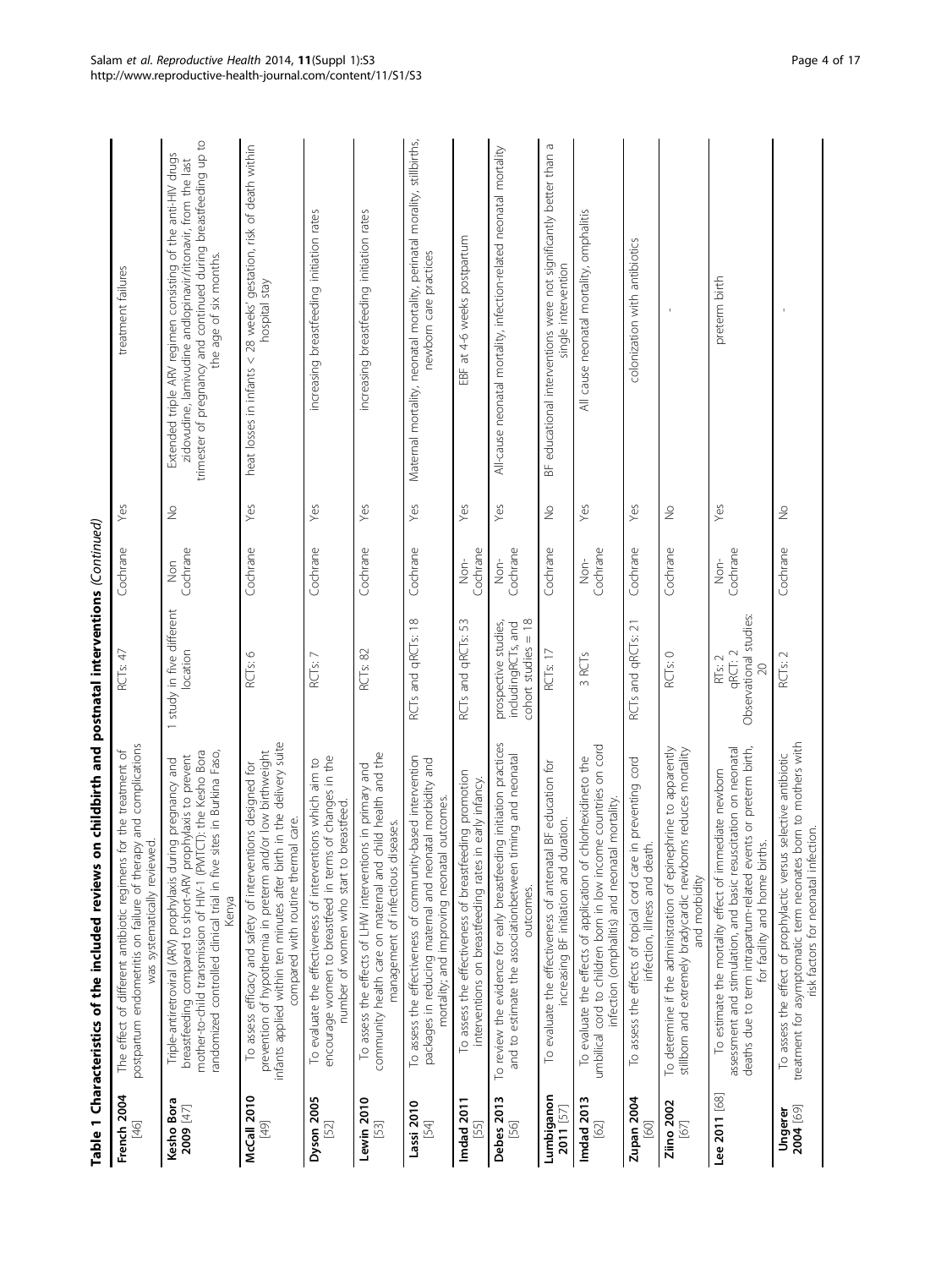|                                | Table 1 Characteristics of the included reviews on childbirth and postnatal interventions (Continued)                                                                                                                                                                                                                                                                                                                                                                                      |                                                                                  |                  |               |                                                                                                                                                                                    |
|--------------------------------|--------------------------------------------------------------------------------------------------------------------------------------------------------------------------------------------------------------------------------------------------------------------------------------------------------------------------------------------------------------------------------------------------------------------------------------------------------------------------------------------|----------------------------------------------------------------------------------|------------------|---------------|------------------------------------------------------------------------------------------------------------------------------------------------------------------------------------|
| Mtitimila<br>2004 [72]         | regimens for treatment of presumed early neonatal sepsis.<br>To compare effectiveness and adverse effects of antibiotic                                                                                                                                                                                                                                                                                                                                                                    | RCT <sub>S</sub> :                                                               | Cochrane         | Yes           | Mortality, treatment failure or bacteriological resistance.                                                                                                                        |
| Gordon 2005<br>[73]            | antibiotic regimens for treatment of suspected late onset sepsis in<br>To compare the effectiveness and adverse effects of different<br>newborn infants.                                                                                                                                                                                                                                                                                                                                   | RCT <sub>S:13</sub>                                                              | Cochrane         | $\frac{1}{2}$ | Mortality, treatment failure                                                                                                                                                       |
| 2003 [74]<br>Sazawa            | This meta-analysis provides estimates of mortality impact of the<br>case-management approach proposed by WHO                                                                                                                                                                                                                                                                                                                                                                               | RCT <sub>S</sub> :                                                               | Cochrane<br>Non- | Yes           | All-cause mortality, pneumonia specific mortality                                                                                                                                  |
| Zaidi 2011<br>$[75]$           | We conducted systematic searches of multiple databases to<br>identify relevant studies with mortality data.                                                                                                                                                                                                                                                                                                                                                                                | RCT <sub>S</sub> : 7                                                             | Cochrane<br>Non- | Yes           | All-cause mortality, pneumonia specific mortality                                                                                                                                  |
| Bhutta 2009<br>[76]            | We reviewed available evidence for community-based antibiotic<br>management strategies for serious neonatal infections.                                                                                                                                                                                                                                                                                                                                                                    | RCT <sub>S:9</sub>                                                               | Cochrane<br>Non- | Yes           | All-cause mortality, pneumonia specific mortality                                                                                                                                  |
| Lawn 2010<br>$[79]$            | to review the evidence, and estimate the effect of KMC on<br>of preterm birth.<br>neonatal mortality due to complications                                                                                                                                                                                                                                                                                                                                                                  | Observational studies:<br>RCT <sub>S:9</sub>                                     | Cochrane<br>Non- | Yes           | neonatal mortality                                                                                                                                                                 |
| Agudelo<br>2011 [80]<br>Conde- | To determine whether there is evidence to support the use of<br>KMC in LBW infants as an alternative to conventional care after<br>the initial period of stabilization with conventional care.                                                                                                                                                                                                                                                                                             | RCT <sub>S:3</sub>                                                               | Cochrane         | Yes           | exclusively breastfeeding at discharge, and maternal dissatisfaction<br>nosocomial infection, severe illness, lower respiratory tract, not                                         |
| 2006 [84]<br>Edmond            | This review summarizes the evidence on feeding LBW infants and<br>guidelines on feeding<br>LBW infants in developing countries.<br>serves as the basis for the development of                                                                                                                                                                                                                                                                                                              | studies and descriptive<br>RCTs, observational<br>Systematic reviews,<br>studies | Cochrane<br>Non- | $\geq$        | What to feed and optimal duration of breastfeeding                                                                                                                                 |
| Soll 2009<br>$[86]$            | exogenous surfactant<br>and complications of prematurity in premature infants at risk for<br>compared to single doses of exogenous surfactant on mortality<br>or having respiratory distress syndrome.<br>To determine the effect of multiple doses of                                                                                                                                                                                                                                     | RCT <sub>5:3</sub>                                                               | Cochrane         | Yes           | pneumothorax and risk of mortality                                                                                                                                                 |
| <b>Seel 1998</b><br>[92]       | surfactant in premature newborns with established respiratory<br>o assess the effect of intratracheal administration of synthetic<br>distress syndrome (RDS).                                                                                                                                                                                                                                                                                                                              | RCT <sub>S</sub> :6                                                              | Cochrane         | Yes           | ductusarteriosus, risk of intraventricular hemorrhage, risk of<br>Pneumothorax, pulmonary interstitial emphysema, patent<br>bronchopulmonary dysplasia, risk of neonatal mortality |
| <b>Soll 2012</b><br>$[93]$     | first two hours of life. Planned subgroup analyses include separate<br>therapy for newborns intubated for respiratory distress within the<br>To compare the effects of early vs. delayed selective surfactant<br>comparisons for studies utilizing natural surfactant extract and<br>synthetic surfactant.                                                                                                                                                                                 | RCT <sub>S:4</sub>                                                               | Cochrane         | Yes           | pneumothorax and pulmonary interstitial emphysema                                                                                                                                  |
| Greenough<br>2008 [98]         | ventilation (SIMV)) with conventional ventilation (CMV) (ii) different<br>ventilation (HFPPV) or patient triggered ventilation - assist control<br>pressure regulated<br>SIMV plus pressure<br>positive pressure<br>ventilation (ACV) or synchronous intermittent mandatory<br>To compare the efficacy of: (i) synchronized mechanical<br>ventilation, delivered as high frequency<br>types of triggered ventilation (ACV, SIMV,<br>volume control ventilation (PRVCV) and<br>support (PS) | RCTs:14                                                                          | Cochrane         | Yes           | Air leak, duration of ventilation, duration of weaning                                                                                                                             |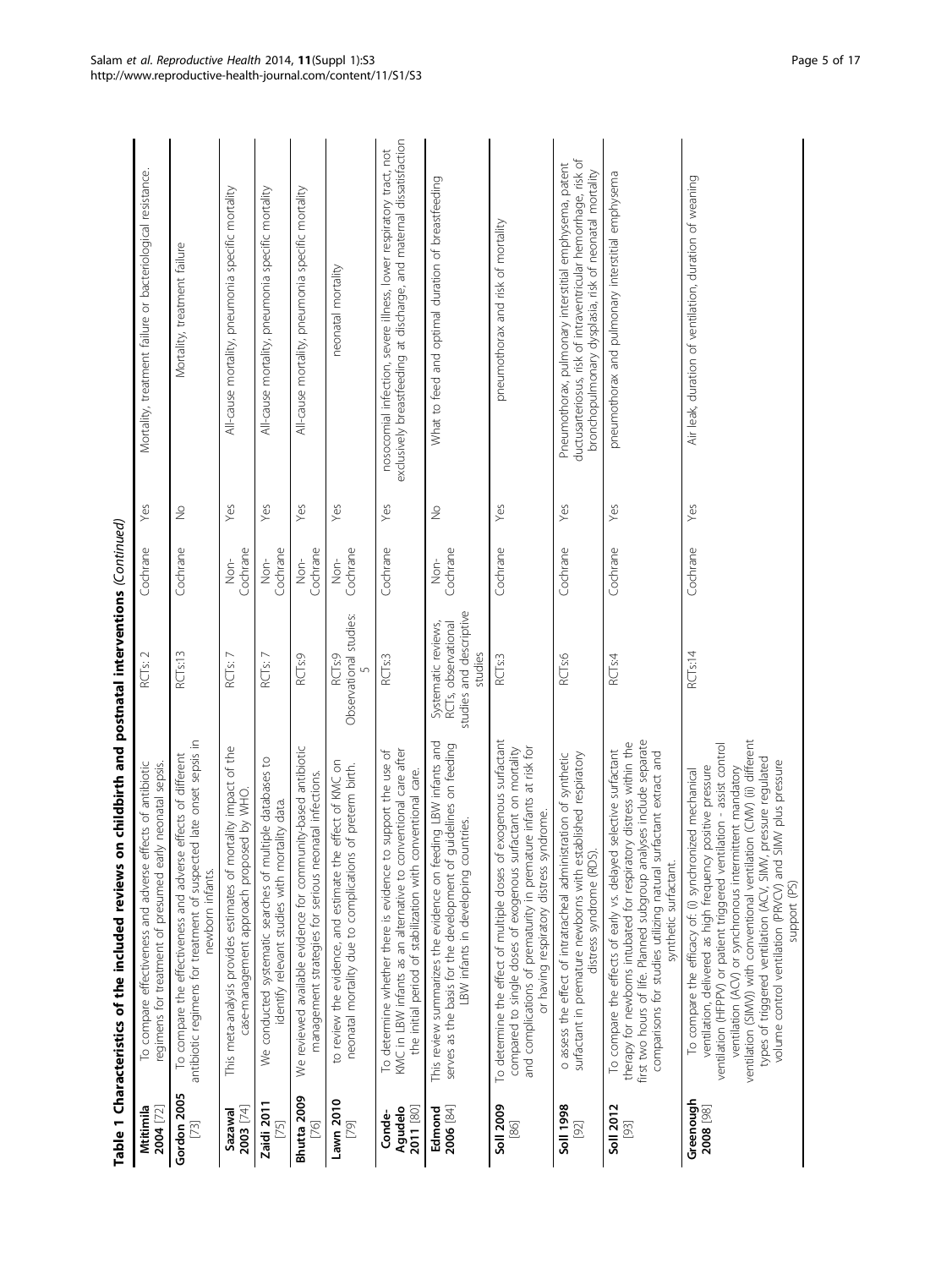|                            | Table 1 Characteristics of the included reviews on childbirth and postnatal interventions (Continued)                                                                                                                                                                                                                                                         |                    |          |        |                                     |
|----------------------------|---------------------------------------------------------------------------------------------------------------------------------------------------------------------------------------------------------------------------------------------------------------------------------------------------------------------------------------------------------------|--------------------|----------|--------|-------------------------------------|
| Lemyre 2002<br>99          | gastrointestinal complications, i.e. gastric distension leading to<br>treatment with NCPAP? Does NIPPV increase the incidence of<br>In preterm infants with recurrent apnea, does treatment with<br>NIPPV lead to a greater reduction in apnea and need for<br>intubation and mechanical ventilation, as compared with<br>cessation of feeds, or perforation? | RCTs:2             | Cochrane | Yes    | rates of apnea                      |
| Ho 2002<br>[100]           | determine if continuous distending pressure (CDP) reduces the<br>need for IPPV and associated morbidity without adverse effects<br>In spontaneously breathing preterm infants with RDS, to                                                                                                                                                                    | RCT <sub>5:6</sub> | Cochrane | $\geq$ | blood used for exchange transfusion |
| Thayyil 2006<br> 102       | with severe jaundice.<br>transfusion (DVET) in producing survival without disability and<br>To compare the effectiveness of single volume exchange<br>transfusion (SVET) with that of double volume exchange<br>reducing bilirubin levels in newborn infants                                                                                                  | rcts:1             | Cochrane | Yes    | blood used for exchange transfusion |
| <b>Mills 2001</b><br>[101] | phototherapy.<br>To evaluate the efficacy of fibreoptic                                                                                                                                                                                                                                                                                                       | RCTs:31            | Cochrane | Yes    | serum bilirubin                     |
|                            |                                                                                                                                                                                                                                                                                                                                                               |                    |          |        |                                     |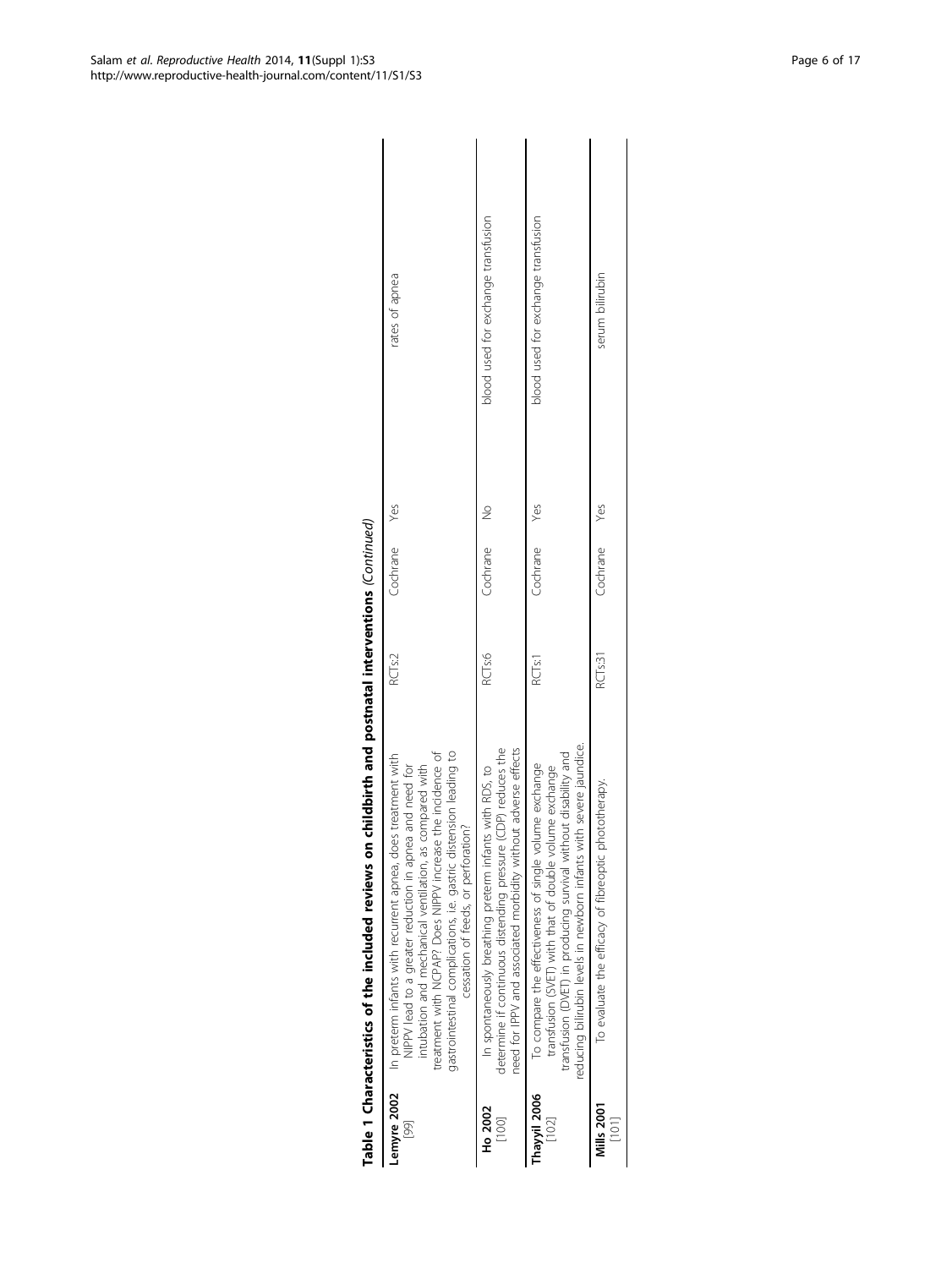#### Prevention of postpartum haemorrhage

Excessive bleeding or postpartum haemorrhage (PPH) during or after childbirth is a life-threatening complication and a major contributor to maternal mortality worldwide [\[17](#page-14-0)]. Primary PPH is defined as heavy bleeding directly following childbirth or within 24 hours of thereafter [[18](#page-14-0)]. One of the methods by which PPH is prevented is by active management of third stage of labour [[19\]](#page-14-0), while others include measures like uterine massage. Active management of third stage of labour (AMTSL) has three components which include the use of uterotonic agents, early cord clamping and controlled cord contraction. In 2012, the results of a large WHOdirected, multi-centre clinical trial [[20\]](#page-14-0) showed that administration of the uterotonic was the most important AMTSL component. This trial also demonstrated that the addition of Controlled Cord Traction had minimum effect on the reducing haemorrhage. Carbetocin (oxytocin) is a long acting synthetic analogue of oxytocin with pharmacological, clinical and agonist properties similar to oxytocin. It acts by combining to oxytocin receptors present in the uterus and causes increased tone and rhythmic contractions of the uterus and also increases the frequency of existing contractions.

#### i) Oxytocin for PPH

Prophylactic oxytocin showed benefits in reducing blood loss >500ml (RR 0.50; 95% CI 0.43, 0.59) and need for therapeutic oxytocics (RR 0.50; 95% CI 0.39, 0.64) compared to no uterotonic [[21](#page-15-0)]. While another review showed no influence of oxytocin before and after the expulsion of placenta on incidence of PPH (blood loss >500ml) (RR 0.81; 95% CI 0.62, 1.04); retained placenta (RR 1.54, 95% CI 0.76, 3.11); length of third stage of labour (minutes) (Mean difference (MD) -0.30, 95% CI -0.95, 0.36); postpartum blood loss (ml) (MD 22.32, 95% CI -58.21, 102.86); changes in haemoglobin (g/dL) (MD 0.06, 95% CI -0.60, 0.72); blood transfusion (RR 0.79, 95% CI 0.23, 2.73); use of additional uterotonic (RR 1.10, 95% CI 0.80, 1.52); incidence of maternal hypotension (RR 2.48, 95% CI 0.23, 26.70) and incidence of severe PPH (blood loss ≥1000 ml) (RR 0.98, 95% CI 0.48, 1.98) [[22](#page-15-0)].

#### i) Active management of third stage of labour

In this section we included reviews that compared AMTSL with expectant management (when the placenta is allowed to deliver spontaneously or aided by gravity and nipple stimulation). According to the latest guideline of WHO, AMTSL as a prophylactic intervention is composed of three steps: 1) administration of a uterotonic, preferably oxytocin, immediately after birth of the baby; 2) controlled cord traction (CCT) to deliver the placenta; and 3) massage of the uterine fundus after the placenta is delivered. In 2012, the results of a large WHO-directed, multi-centre clinical trial [[20](#page-14-0)] showed that the most important AMTSL component was the administration of

the uterotonic. In view of the data from this trial and the existing evidence concerning the role of routine uterine massage in the prevention of PPH, the WHO issued new recommendations which state that although administration of a uterotonic remains central to the implementation of AMTSL, the performance of CCT and immediate fundal massage are optional components [\[23](#page-15-0)].

Active management of third stage of labor showed reduction in the risk of haemorrhage at time of birth (>1000ml) (RR 0.34, 95% CI 0.14, 0.87) and of maternal haemoglobin (Hb) <9g/dL following birth (RR 0.50, 95% CI 0.30, 0.83) [\[24\]](#page-15-0). Compared with oxytocin, ergometrineoxytocin was associated with a small reduction in the risk of PPH (OR 0.82, 95% CI 0.71, 0.95) [[25\]](#page-15-0). On the other hand, no significant differences were found between early versus late cord clamping on severe PPH (RR 1.04, 95% CI 0.65, 1.65) or for PPH (>500ml) (RR 1.17 95% CI 0.94, 1.44) [[26](#page-15-0)]. Another review by Pena-Marti et al. did not find studies that compared fundal pressure versus controlled cord traction as part of AMSTL [[27\]](#page-15-0). These findings suggest active management is superior to expectant management in terms of reduction in the risk of maternal haemorrhage at time of birth. However, statistically significant results in the improved outcomes of blood loss and PPH could not be found when active management was employed. On the other hand, prophylactic oxytocin showed benefits in reducing blood loss >500ml and need for therapeutic oxytocics.

#### Induction of prolonged pregnancy

Five to ten percent of pregnancies continue beyond 294 days (42 completed weeks) and are described as being 'post-term' or 'postdate' [\[28\]](#page-15-0). Both the mother and the infant are at increased risk of adverse events when the pregnancy continues beyond term [[29\]](#page-15-0). Hilder et al. 1998 reported that after 41weeks, neonatal and post neonatal death risk increased significantly. The obstetric problems associated with post-term pregnancy include induction of labour with an unfavourable cervix, caesarean section, prolonged labour, PPH and traumatic birth. It is likely that some of these unwanted outcomes result from intervening when the uterus and cervix are not ready for labour [\[29\]](#page-15-0).

Compared with a policy of expectant management, a policy of labour induction was associated with fewer (allcause) perinatal deaths (RR 0.31, 95% CI 0.12, 0.88). The number needed to treat to benefit (NNTB) with induction of labour in order to prevent one perinatal death was 410 (95% CI 322, 1492) [[30](#page-15-0)]. Another meta-analysis of trials also suggested that a policy of elective induction of labour for pregnancies at or beyond 41 weeks is associated with significantly fewer perinatal deaths (RR 0.31; 95% CI: 0.11, 0.88) compared to expectant management, but no significant difference in the incidence of stillbirth (RR 0.29; 95% CI: 0.06, 1.38) was noted. There was significant decrease in incidence of neonatal morbidity from meconium aspiration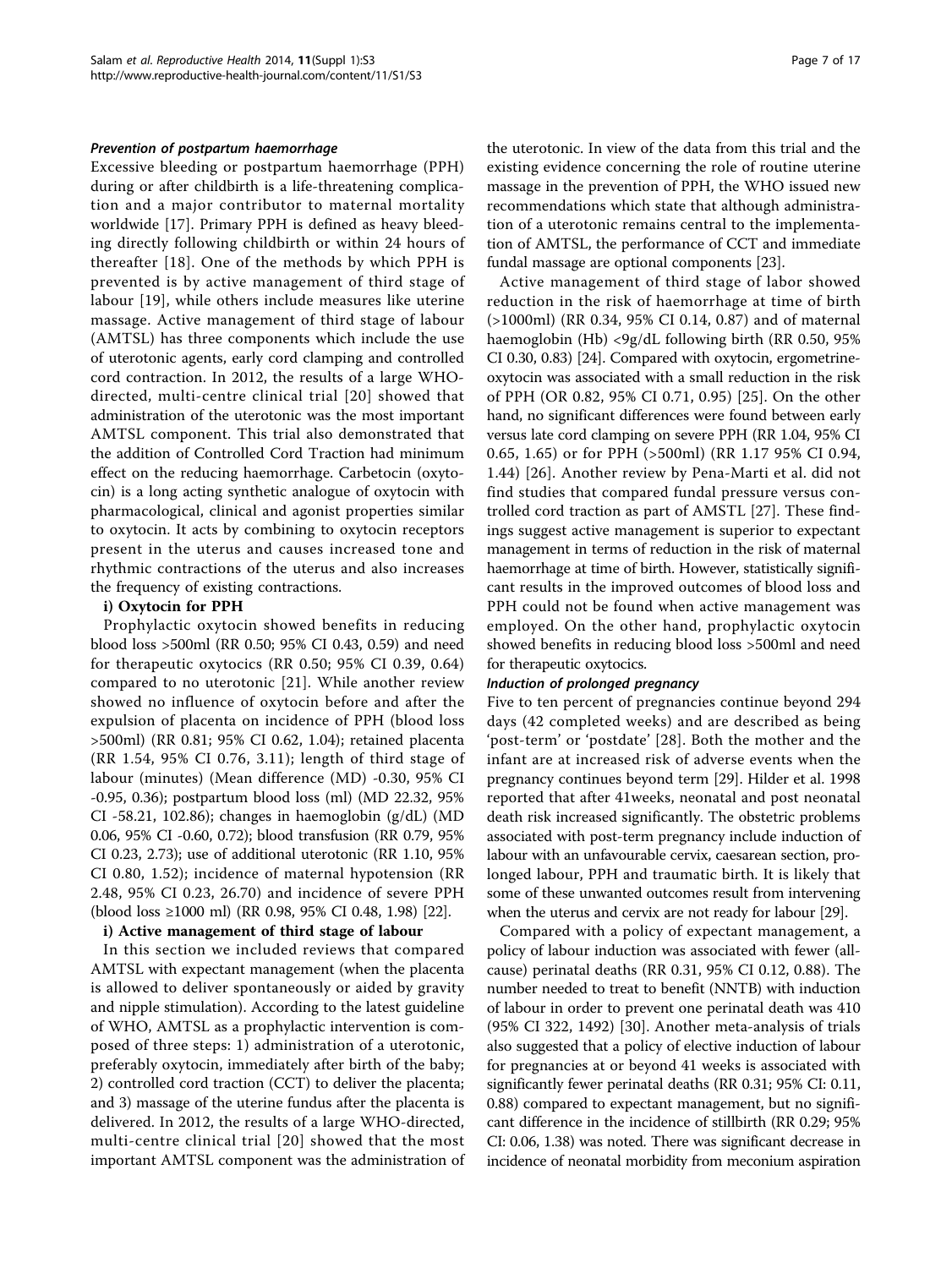(RR 0.43, 95% CI 0.23, 0.79) and macrosomia (RR 0.72; 95% CI: 0.54, 0.98) [\[31](#page-15-0)]. In case of absence of a specific disorder, induction of labour can be proposed in patients between  $41(+0)$  and  $42(+6)$  weeks (grade B). It is important to convey to the decision makers and patients that the choice of prolonging beyond  $42(+0)$  weeks appears to involve an increase risk and decision should be weighed and balanced against the potential disadvantages of induction (Professional consensus). Stripping the membranes can reduce the duration of pregnancy by increasing the number of patients going into labour spontaneously during the week afterward (grade B) [\[32](#page-15-0)]. This policy is associated with fewer deaths. There does not seem to be any increased risk of assisted vaginal or abdominal delivery. If the woman chooses to wait for spontaneous labour onset it would be prudent to have regular fetal monitoring as longitudinal epidemiological studies suggest increased risk of perinatal death by increasing gestational age.

#### Management of postpartum haemorrhage

Primary PPH requires a multidisciplinary approach. First line treatment is with uterotonic (such as ergometrine, oxytocin, prostaglandins) accompanied with bimanual compression of the uterus. The second line therapy is surgical, usually hysterectomy to prevent death from uterine haemorrhage.

#### i) Uterine massage

The review by Hofmeyr et al. included two randomised controlled trials [[33\]](#page-15-0). The first trial randomised women to receive uterine massage or no massage following delivery of the placenta, after active management of the third stage of labour including use of oxytocin. The numbers of women with blood loss >500ml was small, with no difference (RR 0.52, 95% CI 0.16, 1.67) while the mean blood loss was significantly less in the uterine massage group at 30 minutes (MD -41.60ml, 95% CI -75.16, -8.04) and 60 minutes (MD -77.40ml, 95% CI -118.71, -36.09). There were no cases of retained placenta in either group.. The need for additional uterotonic was also significantly reduced in the uterine massage group (RR 0.20, 95% CI 0.08, 0.50). For use of uterine massage before and after delivery of the placenta, another trial assigned women to receive oxytocin, uterine massage or both after delivery of the baby but before delivery of the placenta. There was no added benefit for uterine massage plus oxytocin over oxytocin alone with respect to blood loss ≥500ml (RR 1.56, 95% CI 0.44, 5.49) or need for additional use of uterotonic (RR 1.02, 95% CI 0.56, 1.85) [\[33](#page-15-0)].

#### ii) Use of uterotonic

Oral or sublingual misoprostol when compared with placebo was found to be effective in reducing severe PPH (sublingual: RR 0.66; 95% CI 0.45, 0.98) and blood transfusion (oral: RR 0.31; 95% CI 0.10, 0.94). Compared with conventional injectable uterotonic, oral misoprostol was associated with higher risk of severe PPH (RR 1.33; 95% CI 1.16, 1.52) and use of additional uterotonic, but with a trend towards fewer blood transfusions (RR 0.84; 95% CI 0.66, 1.06) [\[34\]](#page-15-0). The comparison of misoprostol (dose 600- 1000 mcg) with placebo did not show any impact on reducing maternal mortality (RR 7.24, 95% CI 0.38, 138.6), hysterectomy (RR 1.24, 95% CI 0.04, 40.78), additional use of uterotonic (RR 0.98, 95% CI 0.78, 1.24), blood transfusion (RR 1.33, 95% CI 0.81, 2.18), or evacuation of retained products (RR 5.17, 95% CI 0.25, 107). Misoprostol use was associated with a significant increase in maternal pyrexia (RR 6.40, 95% CI 1.71, 23.96) and shivering (RR 2.31, 95% CI 1.68, 3.18) [\[35\]](#page-15-0). These findings suggest that misoprostol is effective in reducing severe PPH and blood transfusion. In comparison with conventional injectable uterotonic, oral misoprostol was associated with higher risk of severe PPH and use of additional uterotonic, but with a trend to fewer blood transfusions.

#### Postnatal (mother)

#### Advice and provision of family planning

The provision of contraceptive education is now considered a standard component of postpartum care. Family planning advice and education about contraception are commonly provided to women who have just given birth and is frequently provided as part of discharge planning [[36\]](#page-15-0). Decisions about contraception made right after counseling may differ considerably from contraceptive use postpartum [\[37](#page-15-0)]. As common as postpartum contraceptive education has become, research to evaluate such interventions is still sparse [\[38\]](#page-15-0).

Oral contraceptive education program (one time) versus routine counselling led to a decrease in the incidence of known pregnancy by one year (odds ratio (OR) 0.81; 95% CI: 0.11, 6.04), increase in the rate of continuation of oral contraceptives at one year (OR 0.67; 95% CI: 0.11, 3.99) and a greater chance of switched contraceptives by one year(OR 2.0; 95% CI: 0.37, 10.92) [[39](#page-15-0)]. Contraceptive counseling (one time) versus no counseling led to an increase in the use of any contraceptive at 8 to12 weeks postpartum (OR 19.56; 95% CI: 11.65, 32.83) and an increase in the choice of modern contraceptive (using or plan to use) at 8 to 12 weeks postpartum (OR 1038.09; 95% CI: 64.15,16799.73) [\[39\]](#page-15-0). Health education including contraception with an immediate session versus no immediate session increased the use of contraception at 3 months (OR 1.50; 95% CI: 0.88, 2.54) and at 6 months (OR 1.62; 95% CI: 1.06, 2.50) [[39](#page-15-0)]. After a later session versus no session, use of contraception at 6 months did not increase significantly (OR 0.95; 95% CI: 0.50, 1.80). Special postpartum care (including contraception) versus routine services (multiple well-baby contacts) led to decreased incidence of a repeat pregnancy (self-report) by 18 months (OR 0.35; 95% CI: 0.17, 0.70) [\[39](#page-15-0)]. These findings suggest that postpartum education about contraception leads to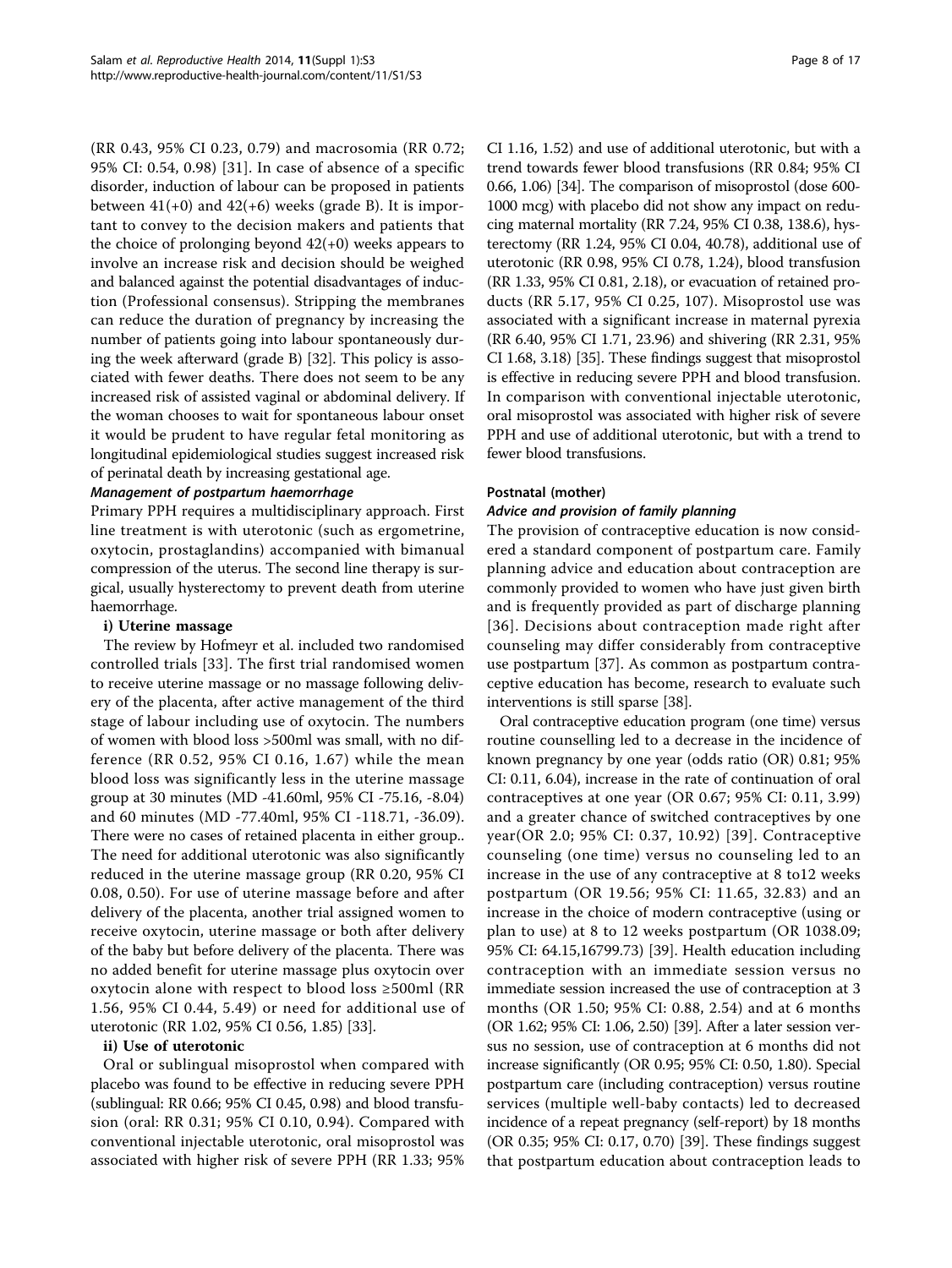more contraception use and fewer unplanned pregnancies. Such education may be effective in increasing the shortterm use of contraception. However, there are only limited data examining a more important longer-term effect on the prevention of unplanned pregnancies.

#### Detection and treatment of maternal anaemia

Anaemia after the birth of a baby (postpartum anaemia) is a common problem throughout the world and for most women is self-limiting, resolving within a week [\[40\]](#page-15-0). For some women however, particularly in resource-poor countries, it is a major cause of maternal morbidity (poor health) and mortality [\[41-43\]](#page-15-0). In this setting, anaemia may result from inadequate dietary intake, parasitic infection or malaria, and may be exacerbated by the physiological effects of pregnancy and blood loss at the time of birth [[44\]](#page-15-0). Traditional treatments include iron supplementation and blood transfusion for severe anaemia. A hormone, erythropoietin, may help improve iron levels in the blood and the woman's ability to lactate.

When compared with iron therapy only, erythropoietin increases the likelihood of lactation at discharge (RR 1.90; 95% CI: 1.21, 2.98) and decrease the need for blood transfusion (RR 0.20; 95% CI: 0.01, 3.92) [[45](#page-15-0)].However, the review did not identify any trial that assessed treatment with blood transfusion. Currently, limited evidence exists for the treatment of anaemia with erythropoiten and high quality trails are needed to assess the treatment of postpartum anaemia with iron supplementation and blood transfusion.

#### Detection and management of postpartum sepsis

Inflammation of the lining of the womb (postpartum endometritis), also known as puerperal fever, is caused by infection entering the womb (uterus) during childbirth. It occurs in about 1 to 3% of births, and is up to ten times more common after caesarean section. Prolonged rupture of membranes and multiple vaginal examinations also increase the risk. Endometritis causes fever, uterine tenderness and unpleasant-smelling lochia, and it can have serious complications such as abscess formation, sepsis and blood clots. It is also an important cause of maternal mortality worldwide, although this is very rare in HICs with the use of antibiotics.

Fifteen studies comparing clindamycin and aminoglycoside with another regimen found more treatment failures with the other regimen (RR 1.44; 95% CI 1.15, 1.80). Failures of those regimens with poor activity against penicillin resistant anaerobic bacteria were more likely (RR 1.94; 95% CI 1.38, 2.72) [[46](#page-15-0)]. The combination of gentamicin and clindamycin appears suitable for the treatment of endometritis while regimens with activity against penicillin resistant anaerobic bacteria are better than those without them. Screening and initiation or continuation of antiretroviral

## therapy for HIV

Antiretroviral (ARV) drugs reduce viral replication and can reduce mother-to-child transmission of HIV either by lowering plasma viral load in pregnant women or through post-exposure prophylaxis in their newborns. In HICs, highly active antiretroviral therapy (HAART) which usually comprises three drugs has reduced the mother-tochild transmission rates to around 1-2%. Recent evidence published in Lancet Infectious Diseases based on the Kesho Bora Studies shows that giving a combination of three ARV drugs to pregnant mothers with HIV infection from the last trimester, through delivery and six months of breastfeeding reduces the risk of transmitting HIV to the baby and improves survival. Infants of mothers whose virus is fully suppressed (undetectable) by triple-ARVs at the time of delivery have a very low risk of HIV infection (only 2.7% by the age of one year).It is therefore important to start ARVs early in pregnancy, ideally before pregnancy, for all women who require ART (CD4 count at or below 350 cells/mm3).

The Kesho Bora study shows that a significant reduction in infant infection can be achieved when pregnant women with a CD4 immune cell count of 200-500 cells/mm3 are given a combination of three ARVs to prevent transmission. This treatment should start in their last trimester of pregnancy, continuing through birth and six months of breastfeeding. This was shown to reduce the risk of transmitting HIV to the baby and improved survival compared with babies of mothers with HIV who are given the current WHO-recommended short-course ARV regimen in late pregnancy and around the time of delivery [\[47\]](#page-15-0). These findings suggest that a regimen combining triple ARV is most effective for preventing transmission of HIV from mothers to babies. The risk of adverse events to both mother and baby appears low in the short-term but the optimal antiretroviral combination and the optimal time to initiate this to maximize prevention efficacy without compromising the health of either mother or baby remains unclear.

#### Immediate essential newborn care

#### Thermal care for preterm babies and/or low birth weight infants

An optimal thermal environment is desirable for preterm infants. When an infant is challenged by cold, the baby attempts to conserve body heat by vasoconstriction and to maintain body temperature via thermogenesis by the metabolism of brown adipose tissue and an increase in oxygen consumption. The increase in energy expenditure may reduce weight gain [\[48\]](#page-15-0). A number of measures have been suggested to assist in the maintenance of body temperature for infants except the traditionally used incubators.

The intervention includes (1) barriers to heat loss applied to any part of the body of the preterm and/or low birth weight (LBW) infant within 10 minutes after birth in the delivery suite. These would consist of coverings such as transparent plastic wraps and bags made of low-density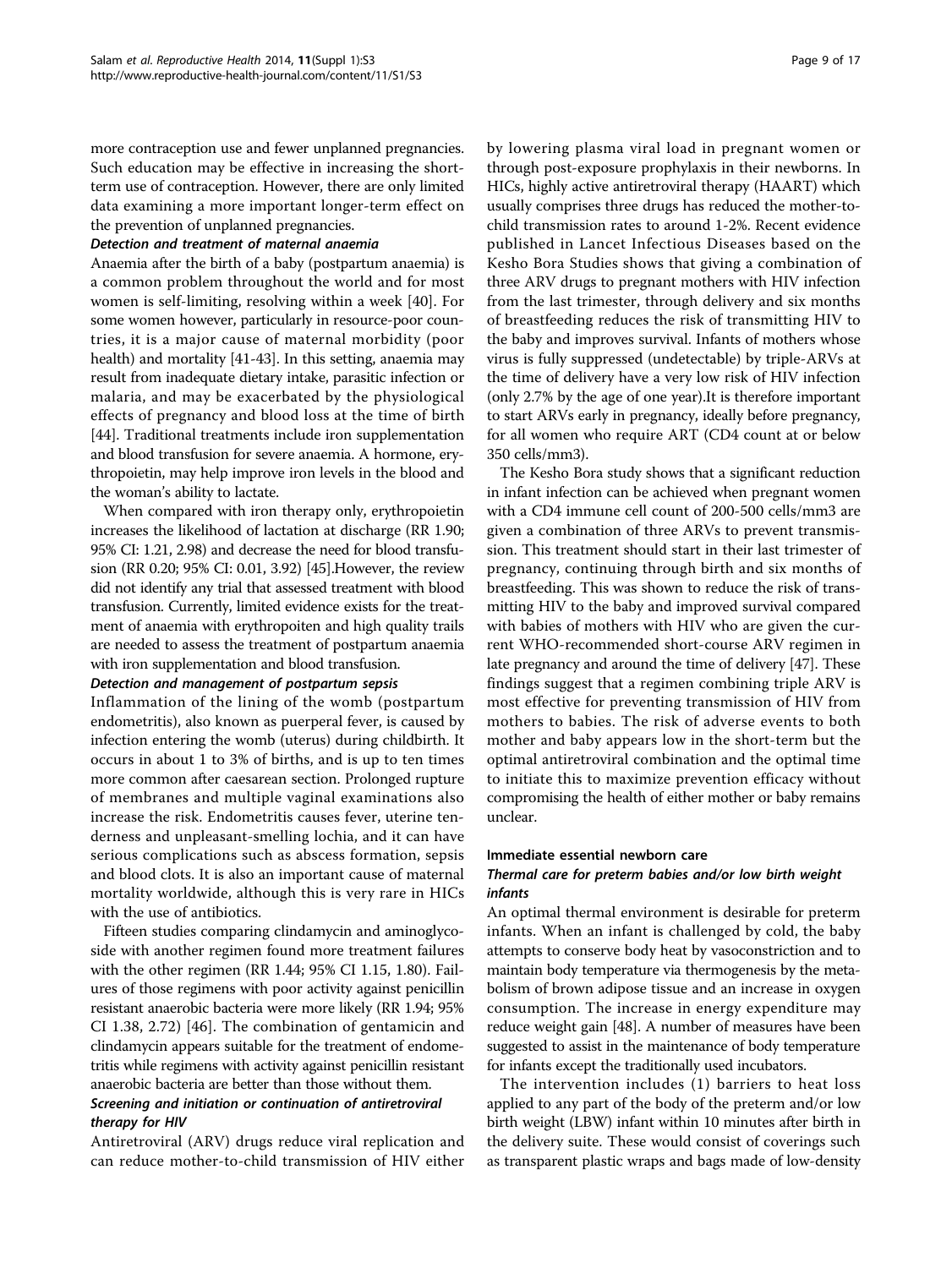polyethylene (LDPE) or semi-permeable membranes such as opsite or Tegaderm and other additional swaddling materials or wraps (excluding delivery room blankets) such as the 'silver swaddler'; 2) External heat sources (non-routine) initiated within 10 minutes after birth in the delivery suite such as skin-to-skin care and heated/gel/ chemical mattresses. Plastic wraps or bags were found to be effective in reducing heat losses in infants <28 weeks' gestation (Weighted Mean Difference (WMD) 0.68°C; 95% CI 0.45, 0.91), but not in infants between 28 to 31 week's gestation. Plastic caps were effective in reducing heat losses in infants <29 weeks' gestation (MD 0.80°C; 95% CI 0.41, 1.19). There was insufficient evidence to suggest that either plastic wraps or plastic caps reduce the risk of death within hospital stay. On the other hand, skin-to-skin care was shown to be effective in reducing the risk of hypothermia when compared to conventional incubator care for infants (RR 0.09; 95% CI 0.01, 0.64). The transwarmer mattress reduced the incidence of hypothermia on admission to NICU in very LBW infants (RR 0.30; 95% CI 0.11, 0.83) [[49](#page-15-0)]. These findings suggest that any intervention other than primary care designed for prevention of hypothermia, and applied within 10 minutes after birth in the delivery suite, may be beneficial in practice including plastic wraps and bags, skin-to-skin contact, and transwarmer mattresses. These interventions keep infants warmer and decreased the incidence of hypothermia. To prevent the morbidity and mortality in preterm infants due to hypothermia, consideration should be given to using these interventions in the delivery suite.

#### Advise on support of early initiation of breastfeeding

The benefits of breastfeeding on mother and newborn have been well documented, and the WHO recommends that all mothers initiate breastfeeding within the first hour after giving birth [\[50,51\]](#page-15-0). Timing of start of breastfeeding is very important, with studies suggesting much greater benefits of early versus late feeding. Early initiation of breastfeeding is defined as feeding within the first day after delivery while late (delayed) initiation of breast feeding is when it starts after the first day of delivery.

A review of interventions to promote breastfeeding showed increased rates of initiation of breastfeeding (RR 1.53; 95% CI: 1.25, 1.87) [\[52](#page-15-0)]; another review also showed similar results (RR 1.45; 95% CI: 1.14, 1.84) [\[53\]](#page-15-0). Community-based intervention packages for reducing maternal and neonatal morbidity and mortality also showed an increase in rates of breastfeeding (RR 1.94; 95% CI: 1.56, 2.42) [[54](#page-15-0)]. Early versus late initiation of breastfeeding was found to be associated with decreased neonatal mortality (RR 0.52; 95% CI: 0.27, 0.98) while the effect of breastfeeding when compared to no breastfeeding also decreased neonatal mortality (RR 0.30; 95% CI: 0.17, 0.53) [\[55](#page-15-0)]. Another review showed that early breastfeeding initiation was associated with lower risks of all-cause neonatal mortality among all live births (RR 0.56; 95% CI: 0.40, 0.79) and among LBW babies (RR 0.58; 95% CI: 0.43, 0.78), as well as infection-related neonatal mortality (RR 0.55; 95% CI: 0.36, 0.84) [[56\]](#page-15-0). When evaluating antenatal breastfeeding education, a formal breastfeeding education workshop vs. routine care increased the initiation rate of breastfeeding (RR 1.19; 95% CI: 0.97, 1.45); peer counseling versus routine care showed higher increments in the initiation rates of breastfeeding (RR 1.82; 95% CI: 1.13, 2.93). Less significant increases were observed at 3 months and 6 months after the education workshop [\[57\]](#page-15-0). Another review by Imdad et al. 2011 compared breastfed versus non breastfed infants and showed a significant 70% reduction in the risk of neonatal mortality. It also showed that early initiation of breastfeeding versus late reduced neonatal mortality significantly by 48%.

#### Promotion and provision of hygienic cord and skin care

An umbilical cord infection may be clinically obvious while sometime tracking of bacteria along the umbilical vessels might not be apparent but can lead to septicemia, or other focal infections such as septic arthritis as a result of blood-borne spread [[58](#page-15-0),[59\]](#page-15-0). In such cases, affected babies may also present with fever, lethargy or poor feeding. Soon after a normal delivery, the skin of the newborn baby including the umbilical stump is colonized mainly by nonpathogenic bacteria such as coagulase negative Staphylococci and Diphtheria bacilli. Pathogenic bacteria such as Coliforms and Streptococci may also be present on the skin and can track up the umbilical stump causing infection. It is therefore essential to keep the cord clean.

Antiseptic versus dry cord care/placebo decreased cord infection rates (RR 0.53; 95% CI: 0.25, 1.13); alcohol showed lower cord infection rates as well (RR 0.63; 95% CI: 0.19, 2.06]; triple dye also lowered infection (RR 0.68; 95% CI: 0.13, 3.49]; salicylic sugar powder showed significant reductions in infection rates (RR 0.21; 95% CI: 0.01, 4.38). Antiseptics that were aqueous based and alcohol based were effective for cord separation: (WMD -4.76; 95% CI: -5.34, -4.19) and (WMD -10.05; 95% CI: -10.72, -9.38) respectively, when compared with powder based antiseptics [\[60](#page-15-0)]. A single study [\[61](#page-15-0)] evaluating the effect of chlorhexidine cleansing of the newborn skin showed reduced rate of bacterial colonization by Staphylococcus aureus (RR 0.65; 95%CI: 0.55, 0.77), Streptococci (RR 0.53; 95%CI: 0.27, 1.04); and E. Coli infections [[61\]](#page-15-0). Chlorhexidine versus no treatment in cleaning skin of LBW newborn decreased neonatal mortality (RR 0.72; 95%CI: 0.55, 0.95) [[61](#page-15-0)]. Another review also indicated that the use of chlorhexidine led to a 23% reduction in all-cause neonatal mortality in the intervention group compared to control (RR 0.77; 95 % CI: 0.63, 0.94) [\[62](#page-15-0)]. A study conducted in Nepal found that there was a 28% reduction in mortality among LBW infants when chlorhexidine was used to clean the skin [\[63](#page-15-0)].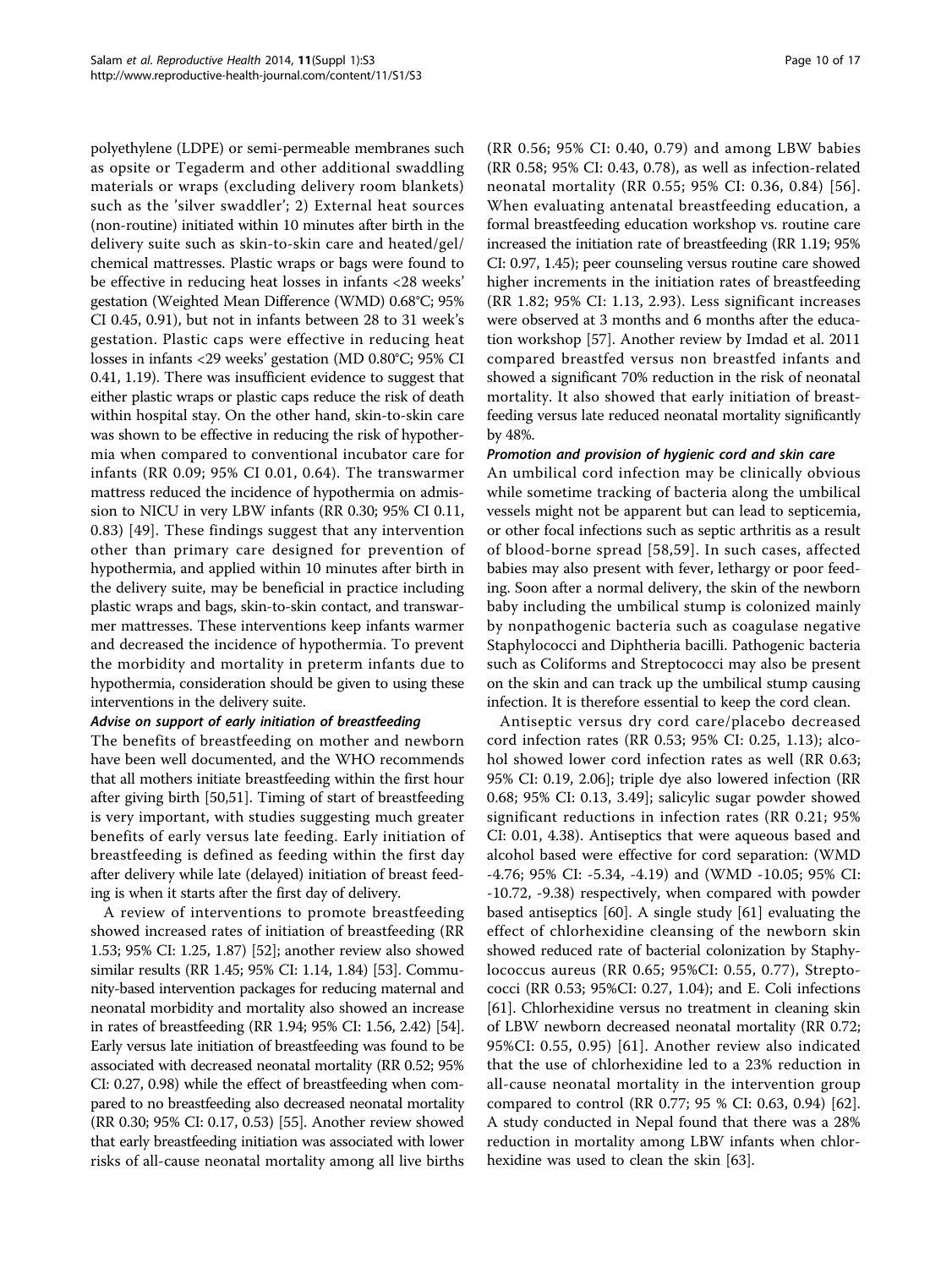#### Neonatal resuscitation with bag and mask for babies who do not breathe at birth

At birth, the lungs of newborn babies are filled with fluid. This fluid must be cleared and replaced with air after birth. While most babies manage by themselves, one in every 20 to 30 newborns receives resuscitation at birth, mostly for absent or ineffective breathing. Effective ventilation is the key to successful neonatal resuscitation. Positive pressure ventilation is initiated with manual ventilation devices which may or not deliver positive end-expiratory pressure (PEEP).

A review by OO'Donnell et al. found insufficient evidence to determine the efficacy and safety of PEEP during positive pressure ventilation at neonatal resuscitation [[64\]](#page-15-0). Ventilation is frequently initiated with a manual resuscitation bag and face-mask (BMV) followed by endotracheal intubation (ETT) if depression continues. These techniques may be difficult to perform successfully resulting in prolonged resuscitation or severe neonatal depression. The laryngeal mask airway (LMA) may achieve initial ventilation and successful resuscitation faster than a bag-mask device or endotracheal intubation. The review by Grein et al. found no difference between the LMA and ETT with the exception of a clinically insignificant difference in time to complete insertion of the device favoring the ETT [[65](#page-15-0)]. Recent American Academy of Pediatrics guidelines reported that LMA that fit over the laryngeal inlet have been shown to be effective for ventilating newborns weighing more than 2000 g. A laryngeal mask should be considered during resuscitation if facemask ventilation is unsuccessful and tracheal intubation is unsuccessful or not feasible. While, endotracheal intubation may be indicated for initial endotracheal suctioning of non-vigorous meconium-stained newborns, if bag-mask ventilation is ineffective or prolonged, when chest compressions are performed or for special resuscitation circumstances, such as congenital diaphragmatic hernia or extremely low birth weight [\[66](#page-15-0)]. Despite formal guidelines for the use of epinephrine in neonatal resuscitation, the evidence for these recommendations has not yet been rigorously scrutinized. A review evaluating the effectiveness of epinephrine in the context of apparent stillbirth or extreme bradycardia found no studies meeting the criteria for inclusion [[67\]](#page-16-0). A meta-analysis of three facility-based studies found decreased rates of intrapartum related neonatal deaths with resuscitation training (RR 0.70, 95%CI 0.59, 0.84). The evidence for basic resuscitation in community settings showed significant reductions in all-cause neonatal or perinatal mortality, ranging from 25-61%, and asphyxia specific mortality, ranging from 61-70% [[68\]](#page-16-0). There is no existing evidence from randomized, controlled trials to support or refute the administration of epinephrine to reduce mortality and morbidity in apparently stillborn or extremely bradycardic newborn infant. Similarly, no randomized, controlled trial exists to address the issues of optimum dosage and route of administration of epinephrine. On the other hand, facility based resuscitation training have reported reductions in intrapartum related neonatal mortality and community based resuscitation training found reduction in all cause and asphyxia related neonatal mortality.

#### Neonatal infection management

#### Presumptive antibiotic therapy for the newborn at risk of bacterial infection

Early onset of bacterial infection is an important cause of morbidity and mortality in newborn infants. Various factors that increase the risk of neonatal infection have been identified. It is unclear whether asymptomatic newborn infants born to mothers with one or more of these risk factors should receive antibiotics prophylactically rather than selectively if only clinical or microbiological evidence of sepsis emerges.

A review [[69\]](#page-16-0) identified two small trials undertaken in the 1970s. Both trials had methodological weaknesses and there was no evidence of an effect on any on these outcomes. Therefore, a large randomized controlled trial is needed in asymptomatic term infants born to mothers with risk factors for infection in their babies, which compares the effect of prophylactic versus selective antibiotics on morbidity, mortality and costs.

#### Case management of neonatal sepsis, meningitis and pneumonia

Neonatal sepsis is defined as a clinical syndrome of bacteremia with systemic signs and symptoms of infection in the first 4 weeks of life. Infection remains a major cause of illness and death in the neonatal period [\[70,71\]](#page-16-0). Treatment is initially with ampicillin plus either gentamicin or cefotaxime, narrowed to organism-specific drugs as soon as possible. Neonatal pneumonia is lung infection in a neonate and its signs may be limited to respiratory distress or progress to shock and death. Diagnosis is by clinical and laboratory evaluation for sepsis. Both pneumonia and neonatal sepsis can be treated in hospital or community setting.

For early onset neonatal sepsis (<48 hours), monotherapy versus combination therapy showed a decrease in mmortality in the first 28 days of life (RR 0.75; 95 % CI: 0.19, 2.90) [[72](#page-16-0)]. For late onset neonatal sepsis, Beta-lactam antibiotics versus a combination of beta-lactam plus aminoglycoside decreased mortality prior to discharge (RR 0.17; 95% CI: 0.01, 3.23); and also a reduction in treatment failure (RR 0.17; 95 % CI: 0.01, 3.23) [[73\]](#page-16-0). The case-management for pneumonia showed reduction in total mortality by 27% (95% CI 18,35%) and pneumonia specific mortality by 42% (22-57%) [[74\]](#page-16-0). Similar findings were reported in the relatively recent review which reported 25% reduction in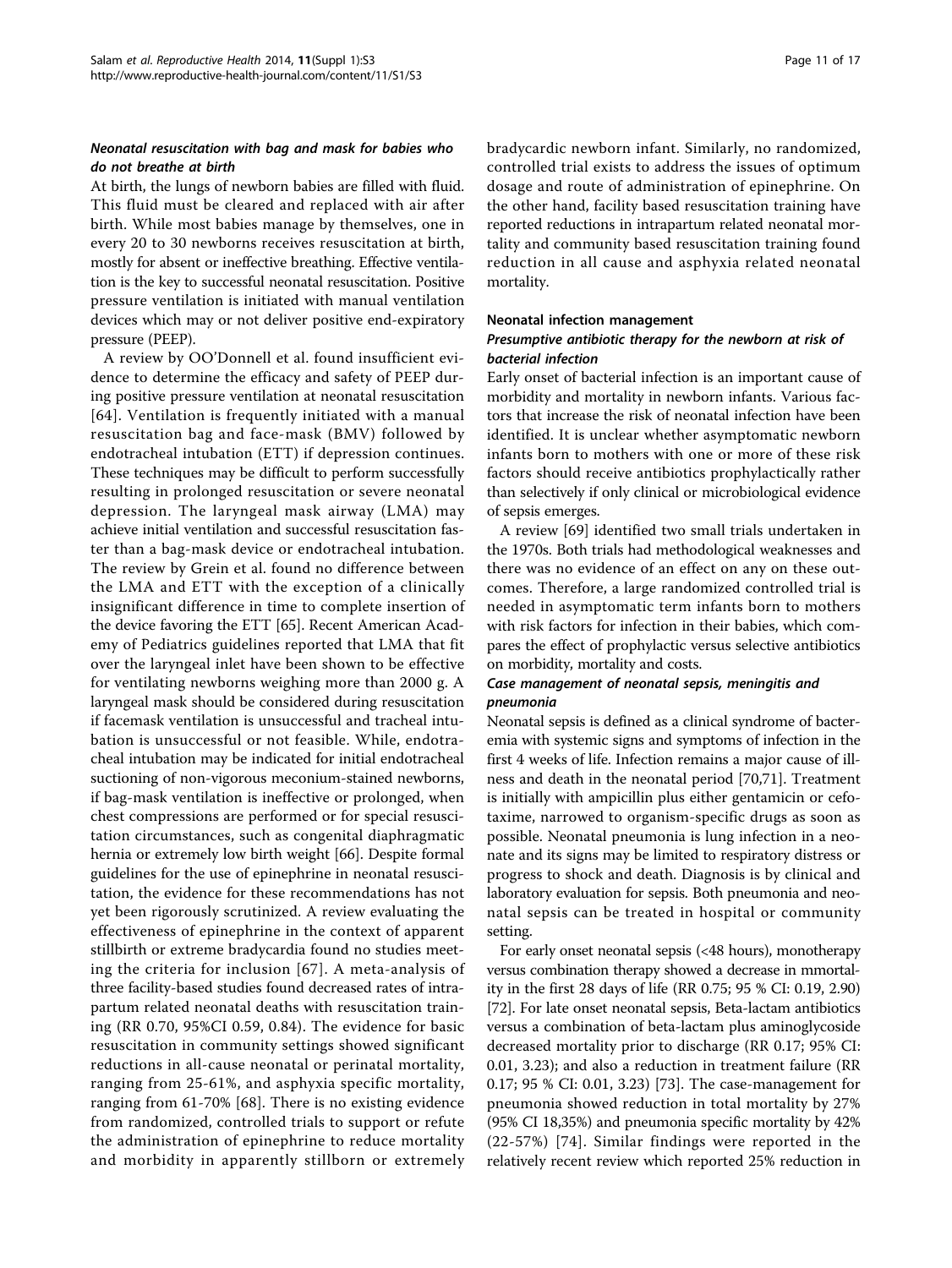all-cause neonatal mortality (RR 0.75 95% CI 0.64, 0.89) and 42% reductions in pneumonia-specific mortality (RR 0.58 95% CI 0.41, 0.82) [\[75\]](#page-16-0). However, two studies evaluating community-based neonatal care packages including injectable antibiotics found 44% and 34% reductions in neonatal mortality (RR 0.56, 95% CI 0.41,0.77; RR 0.66, 95% CI 0.47, 0.93 respectively), but the interpretation of these results is complicated by co-interventions [[75](#page-16-0)]. Similar findings were reported by Bhutta et al. in a review on community-based management of neonatal sepsis; the review reported 27% reduction in all-cause neonatal mortality (95% CI: 18, 35%), and 42% reduction in pneumonia specific mortality (95% CI: 22,57%) [[76\]](#page-16-0). On the basis of available evidence it can be concluded that antibiotics have a clear role in reducing neonatal mortality in LMICs and can be effectively administered at homes via trained health workers as well as for hospital-based management of neonatal sepsis.

### Interventions for small and ill babies Kangaroo mother care for preterm babies

Preterm birth (before 37 completed weeks of gestation) is the most important direct cause of neonatal mortality and it accounts for an estimated 27% of the four million neonatal deaths every year [[4](#page-14-0)[,77](#page-16-0)]. In the early 1970s, motivated by problems arising from shortage of incubators and also the impact of mother and newborn separation, Colombian paediatrician Edgar Ray developed a technologically simple method later named Kangaroo Mother Care (KMC). Acceptance of the KMC method is increasingly widespread and it is considered equivalent to conventional neonatal care for stable preterm infants and more parent and baby friendly [\[78\]](#page-16-0).

KMC led to a decrease in neonatal mortality (RR 0.49; 95% CI: 0.31, 0.77) [\[79](#page-16-0)] (RR 0.68; 95% CI: 0.48, 0.96) [\[80](#page-16-0)], as well as severe morbidity (RR 0.34; 95% CI: 0.18, 0.65) [[79](#page-16-0)], (RR 0.57; 95% CI: 0.40, 0.80) [[80\]](#page-16-0). This evidence is sufficient to recommend the routine use of KMC in facilities for babies <2000 g at birth. The potential effect of KMC is greatest in LMICs, where other options for care of preterm babies remain limited with few neonatal care facilities, mainly in distant referral hospitals and those that are often understaffed and ill-equipped.

#### Extra support for feeding the small and preterm baby

The composition of weight gained by the fetus varies with gestational age. About 80% of all weight gained between 24 and 28 weeks of gestation is water, but this proportion decreases to about 60% between 36 and 40 [[81](#page-16-0)] weeks. It is usual clinical practice therefore to provide infants weighing <1500 g with about 80ml/kg for the first day of life and increase fluids by about 10-15ml/kg/day to a maximum of 160ml/kg/day by the end of the first week of life. Similarly, LBW infants >1500 g are usually given about 60ml/kg for the first day of life and the fluid intake is increased by about 15-20ml/kg/day to a maximum of 160ml/kg/day by the end of the first week of life [[81](#page-16-0)-[83](#page-16-0)].

A meta-analysis of studies comparing restricted with liberal fluid regimens demonstrated that restricted fluid regimens were found to be associated with a lower risk of patent ductus arteriosus (RR 0.40; 95% CI: 0.26, 0.63), necrotizing enterocolitis (RR 0.30; 95% CI: 0.13, 0.71), and death (RR 0.52; 95% CI: 0.28, 0.96) [[84](#page-16-0)]. LBW babies, who are often due to preterm births, account for significant complications and poor health during infancy. According to studies included in this review, breastfeeding is the best option for LBW infants, unless unavailable, whereby donor human milk is the next best choice. Supplementation of breast milk with calcium and phosphorus is also recommended for babies with birth weight less than 1500g. Nutritional supplements, which are given separately from breast milk, available as single vitamin preparations (vitamin A, vitamin D, vitamin K) or single mineral preparations (iron, zinc, calcium and phosphorus) are also beneficial (Paper 4, vitamin A supplementation in children).

#### Prophylactic use of synthetic surfactant

Pulmonary surfactant is a substance produced by the lung alveoli and prevents the lungs from collapsing during expiration by decreasing surface tension. It is noted that babies who are born before 30 weeks, approximately 60% of them will develop respiratory distress syndrome (RDS) because lung maturity is directly proportional to the level of surfactant that is present in the newborn [[85\]](#page-16-0).

A review evaluated outcomes in infants given synthetic surfactant (pre-ventilatory or post-ventilatory) compared with control treatment which consisted of intratracheal administration of normal saline or air placebo. The different types of synthetic surfactant used in these trials were DPPC plus high density lipoprotein, powdered DPPC and phosphatidylglycerol and DPPC plus phosphatidylglycerol in saline. Studies also compared surfactant [[86](#page-16-0)] given as either multiple or single doses to infants who were either premature (<30weeks gestation or <1250g), at risk of respiratory distress syndrome or premature infants with established respiratory distress syndrome requiring assisted ventilation. Prophylactic synthetic surfactant versus normal saline or placebo decreased rates of pneumothorax (RR 0.67; 95% CI: 0.50, 0.90); neonatal mortality (RR 0.70; 95% CI: 0.58, 0.85); pulmonary interstitial emphysema (RR 0.68; 95% CI: 0.50, 0.93); and mortality at 1 year (RR 0.83; 95% CI: 0.70, 0.98) [\[86](#page-16-0)]. Multiple versus single dose of surfactant decreased rates of pneumothorax (RR 0.70; 95%CI: 0.52, 0.94); pulmonary interstitial emphysema (RR 0.62; 95% CI: 0.54, 0.71), mortality (RR 0.59; 95% CI: 0.44, 0.78), and necrotizing enterocolitis (RR 0.18; 95% CI: 0.07, 0.44). No significant changes were seen in rates of patent ductus arteriosus or intraventricular haemorrhage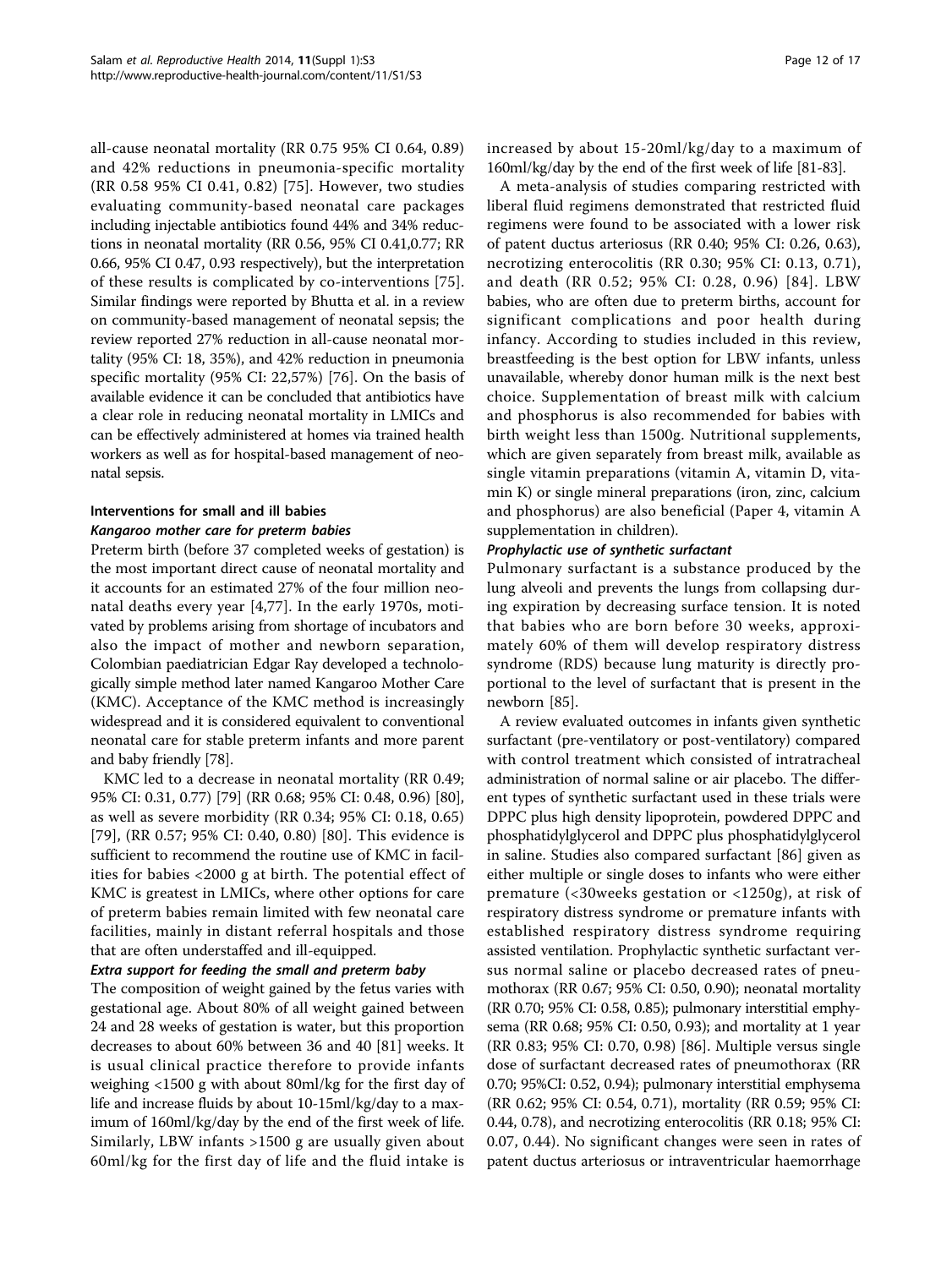[[86](#page-16-0)]. Infants who underwent prophylactic administration of synthetic surfactant had a decreased risk of pneumothorax, pulmonary interstitial emphysema and neonatal mortality. Also infants who were given synthetic surfactant showed an increased risk of developing patent ductus arteriosus and pulmonary haemorrhage. Rresults also show that multiple doses of surfactant as prevention or treatment resulted in a statistical significance reduction in the incidence of pneumothorax, mortality and necrotizing enterocolitis.

Therapeutic surfactant use for respiratory distress syndrome Even though surfactant therapy has shown to improve outcomes for premature infants with RDS it is important to note that this therapy should not be used as an alternative to prolonging premature deliveries in order to increase lung maturity, or giving mothers antenatal corticosteroids with the aim to prevent RDS from developing [\[87-91\]](#page-16-0).

A meta-analysis supports decrease in the risk of pneumothorax (RR 0.64, 95% CI 0.55,0.76), pulmonary interstitial emphysema (RR 0.62, 95% CI 0.54, 0.71), patent ductus arteriosus (RR 0.90, 95% CI 0.84, 0.97), intraventricular haemorrhage (RR risk 0.88, 95% CI 0.77, 0.99), broncho-pulmonary dysplasia (RR 0.75, 95% CI 0.61, 0.92), neonatal mortality (RR 0.73, 95% CI 0.61, 0.88), broncho-pulmonary dysplasia or death at 28 days (RR 0.73, 95% CI 0.65, 0.83), mortality prior to hospital discharge (RR 0.79,95% CI 0.68, 0.92) and mortality during the first year of life (RR 0.80, 95% CI 0.69, 0.94). Treatment with synthetic surfactant increases the risk of apnea of prematurity (RR 1.20, 95% CI 1.09, 1.31) [[92](#page-16-0)]. Early versus delayed selective surfactant treatment decreased chronic lung disease rates (typical RR 0.69; 95% CI: 0.55, 0.86; typical Risk Difference (RD) -0.04; 95% CI: -0.06 , -0.01); acute lung injury including a decreased risk of pneumothorax (typical RR 0.69; 95% CI: 0.59, 0.82); pulmonary interstitial emphysema (typical RR 0.60; 95% CI: 0.41, 0.89) and broncho-pulmonary dysplasia (BPD) or death at 28 days was also evident (typical RR 0.94; 95% CI: 0.88, 1.00) [[93\]](#page-16-0). Existing evidence shows that giving synthetic surfactant to infants with established RDS improves clinical outcome. Infants who are treated with synthetic surfactant were found to have a decreased risk of pneumothorax, pulmonary interstitial emphysema, intraventricular haemorrhage, and Broncho pulmonary dysplasia. There was also a reduction in the incidence of neonatal mortality, mortality prior to hospital discharge and at 1 year of age. Infants who received synthetic surfactant treatment for established RDS also had an increased risk of apnea of prematurity. All results that are mentioned in this section reached statistical significance upon analysis. The results in the review of Soll 2009 et al. were for both prevention and treatment of respiratory distress syndrome. They showed that multiple doses of surfactant resulted in a decreased risk pneumothorax, mortality and necrotizing enterocolitis.

#### Continuous positive airway pressure (CPAP) to manage preterm babies with respiratory distress syndrome

Apnea of prematurity, which is commonly seen in infants who are born before 34 weeks of gestation, is defined as a pause in breathing for greater than twenty seconds or an apneic event that is less than twenty seconds but is associated with bradycardia and/or cyanosis [[94,95](#page-16-0)]. Continuous positive airway pressure (CPAP), has shown to be effective without long term effects; however, this has not been fully observed. Another treatment option is with ventilation (NIPPV, nasal intermittent positive pressure ventilation) which is delivered through the nasal route, and this also has seen to be effective in preterm infants whose apnea is frequent and severe [[96\]](#page-16-0). As with the other treatment options there are some drawbacks with the use of NIPPV also, it has been noted that providing ventilation via nasal prongs is associated with an increased risk of gastrointestinal perforation [\[97](#page-16-0)].

A meta-analysis demonstrates that high frequency positive pressure ventilation (HFPPV) compared to conventional ventilation (CMV) was associated with a reduction in the risk of air leak (RR 0.69, 95% CI 0.51, 0.93). Assist control ventilation (ACV) or synchronized intermittent mandatory ventilation (SIMV) compared to CMV was associated with a shorter duration of ventilation (WMD -34.8 hours, 95% CI -62.1, -7.4). ACV compared to SIMV was associated with a trend to a shorter duration of weaning (WMD -42.4 hours, 95% CI -94.4, 9.6). Neither HFPPV nor triggered ventilation was associated with a significant reduction in the incidence of BPD [[98\]](#page-16-0). NIPPV vs. NCPAP decreased rates of failure of therapy (intubation) (RR 0.30; 95%CI: 0.01, 6.84), rate of apnea (events/hr) (MD -0.10 events/hr; 95%CI: -0.53, 0.33) and change in rate of apnea (events/hr) (MD -1.19 events/hr; 95%CI: -2.31, -0.07). NIPPV when compared to NCPAP may be a useful method in preterm infants with apnea [[99\]](#page-16-0). Continuous distending pressure (CDP), on the other hand, is found to be associated with a lower rate of failed treatment (death or use of assisted ventilation) (RR 0.65 95% CI 0.52, 0.81), overall mortality (RR 0.52 95% CI 0.32, 0.87), and mortality in infants with birth weights above 1500 g (RR 0.24 95% CI 0.07, 0.84). The use of CDP is associated with an increased rate of pneumothorax (RR 2.64 95% CI 1.39, 5.04) [[100](#page-16-0)]. A review by Greenough et al. [[98](#page-16-0)] shows that there are more benefits in treating neonates with HFPPV or triggered ventilation compared to conventional ventilation. There was a reduction in both air leaks and duration of ventilation. Even though benefits were documented in this review, we encourage that more trials are done in order to determine the effectiveness of ventilation, along with other benefits or long term risk associated with these methods.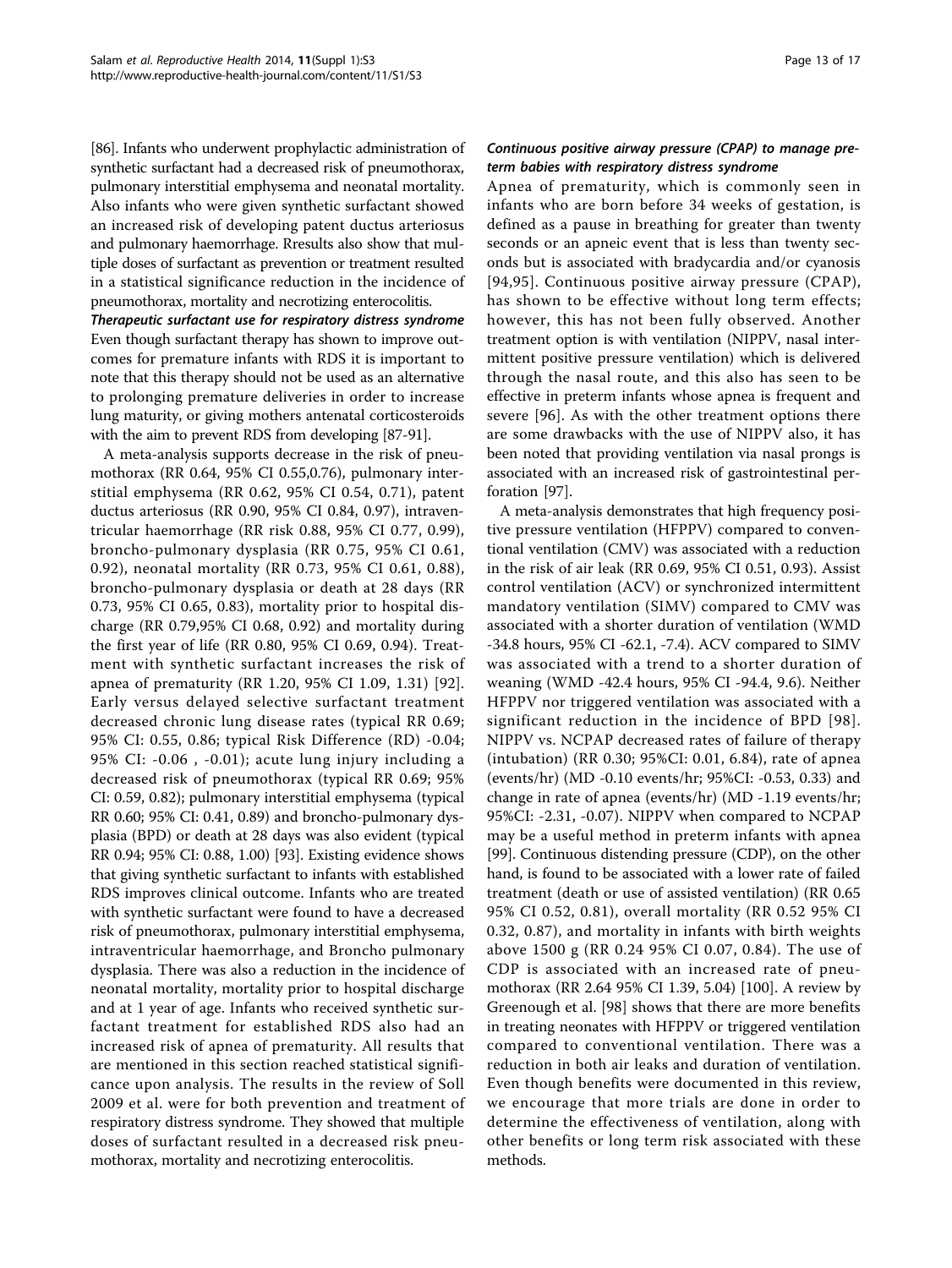#### Management of newborns with jaundice

Extremely high levels of bilirubin (severe jaundice) can lead to brain damage. Severe jaundice in newborns can occur as a result of a variety of causes including rhesus hemolytic disease, ABO incompatibility, atypical antibodies etc. Removal of blood from the affected infant and replacing with fresh blood from the blood bank (exchange transfusion) is used as a treatment for severe jaundice in newborn infants.

Phototherapy is used to treat newborn infants with hyperbilirubinaemia. Fibreoptic phototherapy is a new mode of phototherapy which is reported to lower serum bilirubin (SBR) while minimizing disruption of normal infant care. Fibreoptic phototherapy was found to be more effective at lowering SBR (serum bilirubin) than no treatment but less effective than conventional phototherapy. Fibreoptic phototherapy was equally as effective as conventional phototherapy in preterm infants and when two fibreoptic devices were used simultaneously (change in SBR after 24 hours of treatment: (WMD 1.7%; 95%CI: -2.65, 6.05) and change in SBR per day over whole treatment period: (WMD 2.82%; 95%CI: -1.84, 7.48 respectively). A combination of fibreoptic and conventional phototherapy was more effective than conventional phototherapy alone (duration of phototherapy): (WMD -12.51 hr; 95%CI: -16.00, -9.02, meta-analysis affected by heterogeneity) [[101](#page-16-0)].

Fibreoptic phototherapy has a place in the management of neonatal hyperbilirubinaemia. It is probably a safe alternative to conventional phototherapy in term infants with physiological jaundice.

Double volume exchange transfusion is commonly used in newborns with severe jaundice in order to prevent kernicterus and other toxicity related to hyperbilirubinemia. A single trial fulfilling the criteria for inclusion identified 20 full term babies requiring exchange transfusion for hemolytic jaundice due to ABO incompatibility. These infants were randomly allocated to receive single or double volume exchange transfusion. Total bilirubin levels immediately after exchange transfusion were not significantly different in either group. There was insufficient evidence to support or refute the use of single volume exchange transfusion as opposed to double volume exchange transfusion in jaundiced newborns [[102](#page-16-0)].

#### **Discussion**

This paper summarized all the essential childbirth and postnatal interventions for improved maternal and newborn health. The interventions were preventive and therapeutic aimed at preventing illnesses and improve survival of mothers and babies. The importance of these interventions has been addressed in previous publications [[103-106\]](#page-16-0). However this review further underscored their standing by collating the existing evidence to assist health professionals and policy makers to reduce the existing burden of maternal and neonatal morbidity and mortality.

Among the childbirth interventions, the review highlighted the role of injecting oxytocin immediately after childbirth for the prevention and management of postpartum hemorrhage, which is lethal and is responsible for large number of maternal deaths if unattended. Similarly, practicing good hygiene and recognition of early signs of infection after childbirth can be instrumental in saving lives. Detection and management of pre-eclampsia and use of magnesium sulphate can lower a woman's risk of developing eclampsia and other life-threatening complications. For postnatal interventions, care of the neonate and mother in the hours following the delivery is vital and must be adequate to prevent the high risk of mortality and morbidity associated with it. The benefits of breastfeeding have been well documented; however the timing of start of breastfeeding is very important, with studies suggesting much greater benefits of early vs. late feeding [[56\]](#page-15-0). Hygienic care of cord and skin of the baby after delivery for lowering the risk of infections have the potential to reduce neonatal deaths. Neonatal resuscitation is vital for preventing neonatal deaths due to birth asphyxia. Babies with respiratory problems should be assessed and administered surfactant or other ventilatory assistance such as CPAP immediately. Babies with LBW are advised to receive thermal care, as well as KMC along with appropriate extra support for feeding. Childbirth and postnatal care should not be limited to a definite period whereby only the current health status of both mother and child are addressed but should also link the mother to family-planning services and the baby to child health care which will cater to the future needs of both child and mother [\[107\]](#page-16-0). The focus of delivering effective postnatal care must be on the timely delivery of intervention packages, i.e. on the first day after birth.

Childbirth and postnatal care faces many challenges in LMICs whereby establishing contact between the pregnant mother, postpartum mother, or neonate is difficult since home births and seclusion may be a community practice or tradition. However, the importance of community based delivery strategies to increase access to needed care is paramount to bringing about a positive change in the developing countries. Although not all the interventions discussed in this paper can be delivered in community, training community midwives and detailing proper linkages with local health facilities is very vital. Referrals from community to health facilities for interventions such as, management of postpartum hemorrhage and cesarean sections is very critical. Therefore, training midwives and follow-ups through home visits may assist in increasing the coverage and improving the quality of home-based postnatal care services for mothers and newborns. This goal can be achieved through increased utilization of basic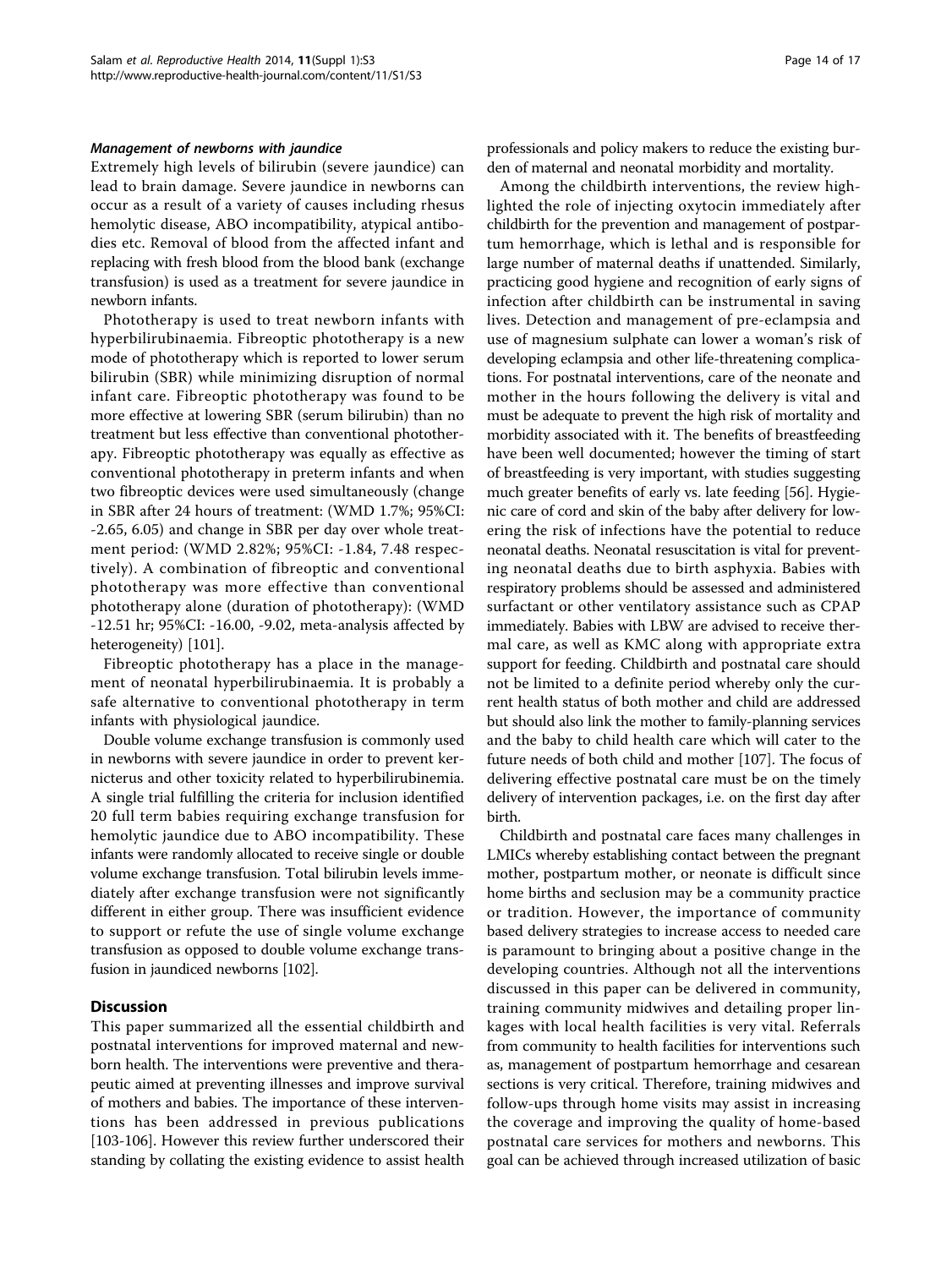<span id="page-14-0"></span>postnatal services by mothers and newborns, increased identification and referral of post-partum women and newborns with health problems to health care facilities, and provision of quality home based postnatal care for mothers and newborns [\[108](#page-16-0)].

This paper is a comprehensive and through summary of essential childbirth and postnatal interventions for health care practitioners and decision makers who can integrate these interventions into health system for improved maternal and child health. If implemented properly to target a wider audience, keeping in mind the barriers to implementation, then major progress may be made in meeting the MDG's and higher maternal and neonatal maternal mortality would be ceased. The strength of this paper is that it included and summarized evidence from all the recent Cochrane and non-Cochrane reviews on childbirth and postnatal interventions for mothers and newborns. However, at times the quality of all included studies within the review could not be ensured which limited the quality of the data obtained.

#### Conclusion

Maternal and newborn health exists in a synergistic relation. Most maternal deaths are avoidable provided timely and adequate delivery of health-care solutions to prevent or manage complications. An access to antenatal care in pregnancy, skilled care during childbirth, and care and support in the weeks after childbirth should be provided to all women. The review discussed all childbirth and postnatal interventions which have an impact on reducing maternal, neonatal mortality and which are suitable for delivery in LMICs. The implementations of discussed interventions promise a much needed improvement is maternal and neonatal outcomes around the world. However, some of these interventions must be prioritized over others depending on the clinical indications and keeping in view the limited resources in developing countries. Timely provision of these interventions holds unparalleled significance, particularly those that are delivered during and immediately after childbirth, in places where majority of the births occur, at home.

#### Peer review

The reviewer reports for this article can be found in Additional File 1.

#### Additional material

[Additional file 1: P](http://www.biomedcentral.com/content/supplementary/1742-4755-11-S1-S3-S1.pdf)eer review reports.

#### Competing interests

We do not have any financial or non-financial competing interests for this review.

#### Acknowledgment

The publication of these papers and supplement was supported by an unrestricted grant from The Partnership for Maternal, Newborn and Child Health.

#### Declarations

This article has been published as part of Reproductive Health Volume 11 Supplement 1, 2014: Essential intervention for maternal, newborn and child health. The full contents of the supplement are available online at [www.](www.reproductive-health-journal.com/supplements/11/S1) [reproductive-health-journal.com/supplements/11/S1](www.reproductive-health-journal.com/supplements/11/S1). Publication charges for this collection were funded by the Partnership for Maternal, Newborn & Child Health (PMNCH).

#### Published: 21 August 2014

#### References

- 1. WHO: Maternal mortality [[http://www.who.int/mediacentre/factsheets/](WHO) [fs348/en/\]](WHO). 2012.
- 2. Zupan J, Aahman E: Perinatal mortality for the year 2000: estimates developed by WHO. Geneva: World Health Organization 2005.
- Lozano R, Wang H, Foreman KJ, Rajaratnam JK, Naghavi M, Marcus JR, Dwyer-Lindgren L, Lofgren KT, Phillips D, Atkinson C: Progress towards Millennium Development Goals 4 and 5 on maternal and child mortality: an updated systematic analysis. Lancet 2011, 378(9797):1139-1165.
- 4. Lawn JE, Cousens S, Zupan J: 4 million neonatal deaths: when? Where? Why? Lancet 2005, 365(9462):891-900.
- 5. World Health Organization M Newborn Health/Safe Motherhood U: Postpartum Care of the Mother and Newborn: A Practical Guide: Report of a Technical Working Group: Stationery Office. 1998.
- 6. Sines E, Syed U, Wall S, Worley H: Postnatal care: A critical opportunity to save mothers and newborns. Policy Perspectives on Newborn Health 2007.
- 7. Lauer JA, Betran AP, Barros AJD, de Onis M: Deaths and years of life lost due to suboptimal breast-feeding among children in the developing world: a global ecological risk assessment. Public Health Nutr 2006, 9(06):673-685.
- 8. Lassi ZS, Salam RA, Dai JK, Bhutta ZA: Essential interventions for maternal, newborn and child health: background and methodology. Reproductive Health 2014, 11(Suppl 1):S1.
- 9. Klaus M, Kennell J, Klaus P: The doula book: how a trained labor companion can help you have a shorter, easier and healthier birth. Cambridge, MA: Perseus Books;, 2 2002.
- 10. Hodnett ED, Gates S, Hofmeyr GJ, Sakala C: Continuous support for women during childbirth. Cochrane Database Syst Rev 2013, 7(7):CD003766.
- 11. Gibbs RS: Clinical risk factors for puerperal infection. Obstet Gynecol 1980, 55(3):178S-183S.
- 12. Henderson E, Love EJ: Incidence of hospital-acquired infections associated with caesarean section. J Hosp Infect 1995, 29(4):245-255.
- 13. Boggess KA, Watts DH, Hillier SL, Krohn MA, Benedetti TJ, Eschenbach DA: Bacteremia shortly after placental separation during cesarean delivery. Obstet Gynecol 1996, 87(5, Part 1):779-784.
- 14. Leigh DA, Emmanuel FXS, Sedgwick J, Dean R: Post-operative urinary tract infection and wound infection in women undergoing caesarean section: a comparison of two study periods in 1985 and 1987. J Hosp Infect 1990, 15(2):107-116.
- 15. MacLean A: Puerperal pyrexia. In Clinical Infection in Obstetrics and Gynecology. Oxford: Blackwell ScientificPublications MacLeanAB 1990, 195-209.
- 16. Smaill FM, Gyte GM: Antibiotic prophylaxis versus no prophylaxis for preventing infection after cesarean section. Cochrane Database Syst Rev 2010, 1(1):CD007482.
- 17. Lewis G: Whymothers die 2000-2002 Sixth report of the confidential enquires intomaternal deaths. : 2004; United Kingdom London: RCOG Press; 2004.
- 18. World Health Organization: Vaginal bleeding after childbirth. Managing complications in pregnancy and childbirth: a guide for midwives and doctors. Geneva: WHO; 2000, S25-S34.
- 19. Prendiville WJP, Elbourne D, McDonald SJ: Active versus expectant management in the third stage of labour (Review). Cochrane Database Syst Rev 2000, 3(3):CD000007
- 20. Gulmezoglu AM, Lumbiganon P, Landoulsi S, Widmer M, Abdel-Aleem H, Festin M, Carroli G, Qureshi Z, Souza JP, Bergel E: Active management of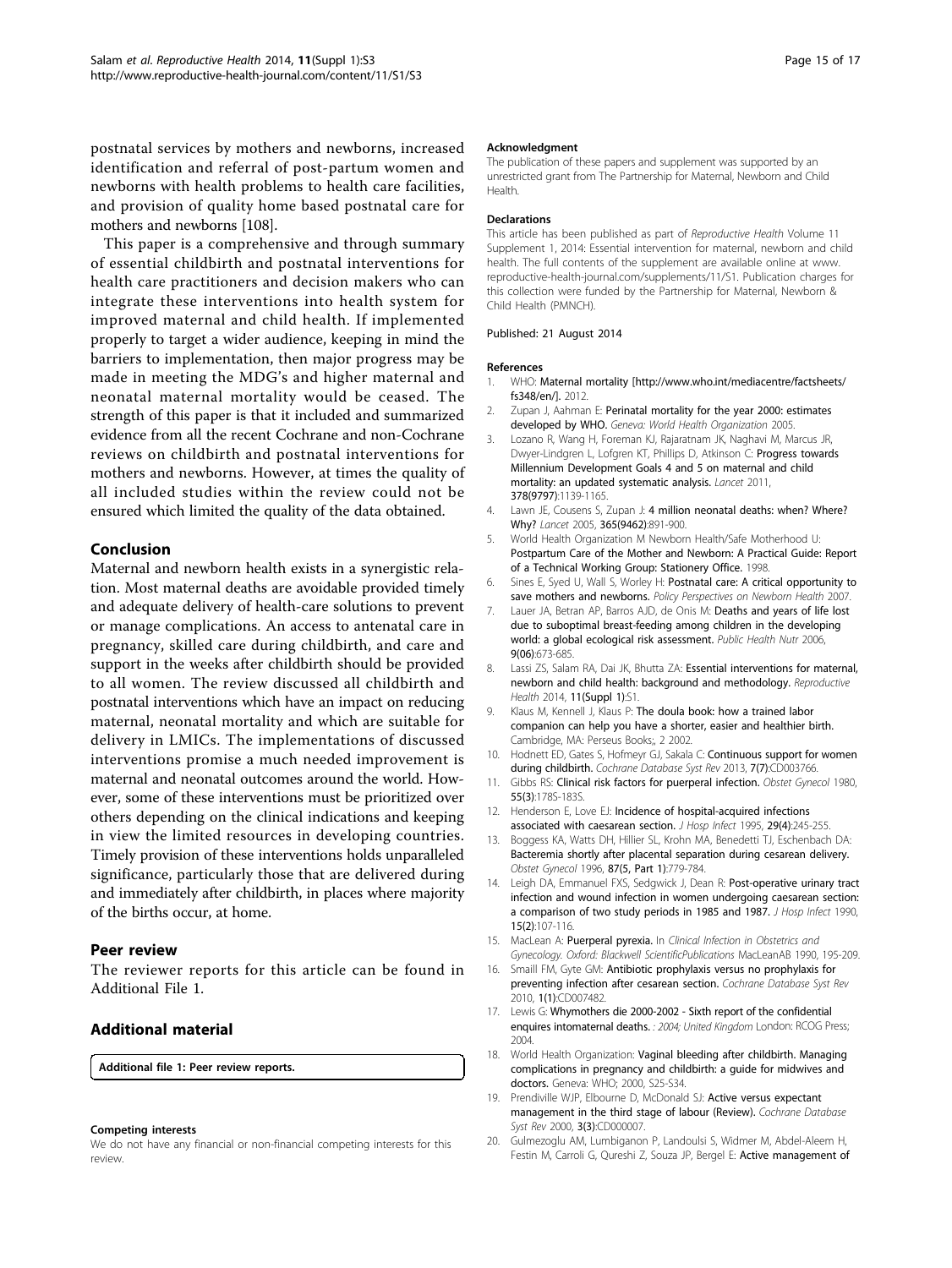<span id="page-15-0"></span>the third stage of labour with and without controlled cord traction: a randomised, controlled, non-inferiority trial. Lancet 2012, 379(9827):1721-1727.

- 21. Cotter AM, Ness A, Tolosa JE: Prophylactic oxytocin for the third stage of labour. Cochrane Database Syst Rev 2001, 4(4):CD001808.
- 22. Soltani H, Hutchon DR, Poulose TA: Timing of prophylactic uterotonics for the third stage of labour after vaginal birth. Cochrane Database Syst Rev 2010, 8(8):CD006173.
- 23. WHO: WHO recommendations for the prevention and treatment of postpartum haemorrhage. Geneva, Switzerland: World Health Organisation; 2012.
- 24. Begley CM, Gyte GM, Devane D, McGuire W, Weeks A: Active versus expectant management for women in the third stage of labour. Cochrane Database Syst Rev 2011, 11(11):CD007412.
- 25. McDonald S, Abbott JM, Higgins SP: Prophylactic ergometrine-oxytocin versus oxytocin for the third stage of labour. Cochrane Database Syst Rev 2004, 1(1):CD000201.
- 26. McDonald SJ, Middleton P, Dowswell T, Morris P: Effect of timing of umbilical cord clamping of term infants on maternal and neonatal outcomes. Cochrane Database Syst Rev 2013, 7(7):CD004074.
- 27. Pena-Marti G, Comunian-Carrasco G: Fundal pressure versus controlled cord traction as part of the active management of the third stage of labour. Cochrane Database Syst Rev 2007, 4(4):CD005462.
- 28. Olesen AW, Westergaard JG, Olsen J: Perinatal and maternal complications related to postterm delivery: a national register-based study, 1978-1993. Am J Obstet Gynecol 2003, 189(1):222-227.
- 29. Hilder L, Costeloe K, Thilaganathan B: Prolonged pregnancy: evaluating gestationâ€ Âspecific risks of fetal and infant mortality. BJOG 1998, 105(2):169-173.
- 30. Gulmezoglu AM, Crowther CA, Middleton P, Heatley E: Induction of labour for improving birth outcomes for women at or beyond term. Cochrane Database Syst Rev 2012, 6(6):CD004945.
- 31. Hussain AA, Yakoob MY, Imdad A, Bhutta ZA: Elective induction for pregnancies at or beyond 41 weeks of gestation and its impact on stillbirths: a systematic review with meta-analysis. BMC Public Health 2011, 11(Suppl 3):S5.
- 32. Vayssiere C, Haumonte J-B, Chantry A, Coatleven F, Debord MP, Gomez C, Le Ray C, Lopez E, Salomon LJ, Senat MV: Prolonged and post-term pregnancies: guidelines for clinical practice from the French College of Gynecologists and Obstetricians (CNGOF). Eur J Obstet Gynecol Reprod Biol 2013, 169(1):10-16.
- 33. Hofmeyr GJ, Abdel-Aleem H, Abdel-Aleem MA: Uterine massage for preventing postpartum haemorrhage. Cochrane Database Syst Rev 2013, 7(7):CD006431.
- 34. Tuncalp o, Hofmeyr GJ, Gulmezoglu AM: Prostaglandins for preventing postpartum haemorrhage. Cochrane Database Syst Rev 2012, 8(8): CD000494.
- 35. Mousa HA, Alfirevic Z: Treatment for primary postpartum haemorrhage. Cochrane Database Syst Rev 2007, 4(4):CD003249.
- 36. Glasier AF, Logan J, McGlew TJ: Who gives advice about postpartum contraception? Contraception 1996, 53(4):217-220.
- 37. Engin-Ustun Y, Ustun Y, Cetin F, Meydanh M, Kafkash A, Sezgin B: Effect of postpartum counseling on postpartum contraceptive use. Arch Gynecol Obstet 2007, 275(6):429-432.
- 38. International FH: Quick Reference Guide to Family Planning Research. Available from [\[http://www.fhi.org/en/RH/Programs/RtoP/underusedres.](International FH) html. 2009, 48-51.
- 39. Lopez LM, Hiller JE, Grimes DA: Education for contraceptive use by women after childbirth. Cochrane Database Syst Rev 2010, 1(1):CD001863.
- 40. Atkinson LS, Baxley EG: Postpartum fatigue. Am Fam Physician 1994, 50(1):113-118.
- 41. Ekanem AD, Etuk SJ, Samson-Akpan U: The influence of cultural practice on puerperal anemia. Int J Gynaecol Obstet 1996, 55(2):169-170.
- 42. Harrison KA: Maternal mortality in developing countries. BJOG 1989, 96(1):1-3. 43. Kumar R, Sharma AK, Barik S, Kumar V: Maternal mortality inquiry in a
- rural community of north India. Int J Gynaecol Obstet 1989, 29(4):313-319. 44. World Health Organization: Reduction of maternal mortality. A joint WHO/UNFPA/UNICEF/World Bank statement. Geneva; 1999.
- 45. Dodd J, Dare MR, Middleton P: Treatment for women with postpartum iron deficiency anaemia. Cochrane Database Syst Rev 2004, 4(4):CD004222.
- 46. French LM, Smaill FM: Antibiotic regimens for endometritis after delivery. Cochrane Database Syst Rev 2004, 4(4).
- 47. De Vincenzi I: Triple-antiretroviral (ARV) prophylaxis during pregnancy and breastfeeding compared to short-ARV prophylaxis to prevent mother-to-child transmission of HIV-1 (MTCT): the Kesho Bora randomized controlled clinical trial in five sites in Burkina Faso, Kenya. 5th International AIDS Society Conference on HIV Pathogenesis, Treatment and Prevention, Cape Town, 19-22 July 2009: 2009 2009.
- Glass L, Silverman WA, Sinclair JC: Relationship of thermal environment and caloric intake to growth and resting metabolism in the late neonatal period. Neonatology 1969, 14(5-6):324-340.
- 49. McCall EM, Alderdice F, Halliday HL, Jenkins JG, Vohra S: Interventions to prevent hypothermia at birth in preterm and/or low birthweight infants. Cochrane Database Syst Rev 2010, 3(3):CD004210.
- 50. World Health Organization: Division of Child Health and Development. Indicators for Assessing Breastfeeding Practice [reprinted report of an informal meeting 11–12 June, 1991]. Geneva, Switzerland: World Health Organization; 1991.
- 51. United Nations Children's Fund/World Health Organization: Baby friendly hospital initiative. Geneva, Switzerland: United Nations Children's Fund/ World Health Organization. 2005 [[www.unicef.org/nutrition/index\\_24806.](www.unicef.org/nutrition/index_24806.html) [html\]](www.unicef.org/nutrition/index_24806.html).
- 52. Dyson L, McCormick F, Renfrew MJ: Interventions for promoting the initiation of breastfeeding. Cochrane Database Syst Rev 2005, 2(2):CD001688.
- 53. Lewin S, Munabi-Babigumira S, Glenton C, Daniels K, Bosch-Capblanch X, van Wyk BE, Odgaard-Jensen J, Johansen M, Aja GN, Zwarenstein M: Lay health workers in primary and community health care for maternal and child health and the management of infectious diseases. Cochrane Database Syst Rev 2010, 3(3):CD004015.
- 54. Lassi ZS, Haider BA, Bhutta ZA: Community-based intervention packages for reducing maternal and neonatal morbidity and mortality and improving neonatal outcomes. Cochrane Database Syst Rev 2010, 11(11):CD007754.
- 55. Imdad A, Yakoob MY, Bhutta ZA: Effect of breastfeeding promotion interventions on breastfeeding rates, with special focus on developing countries. BMC Public Health 2011, 11(Suppl 3):S24.
- 56. Debes AK, Kohli A, Walker N, Edmond K, Mullany LC: Time to initiation of breastfeeding and neonatal mortality and morbidity: a systematic review. BMC Public Health 2013, 13(3):1-14.
- Lumbiganon P, Martis R, Laopaiboon M, Festin MR, Ho JJ, Hakimi M: Antenatal breastfeeding education for increasing breastfeeding duration. Cochrane Database Syst Rev 2011, 11(11):CD006425.
- Cullen TS: Embryology, Anatomy and Diseases of the Umbilicus. Saunders 1916.
- 59. Forshall I: Septic umbilical arteritis. Arch Dis Child 1957, 32(161):25.
- 60. Zupan J, Garner P, Omari AA: Topical umbilical cord care at birth. Cochrane Database Syst Rev 2004, 3(3):CD001057.
- 61. Tielsch JM, Darmstadt GL, Mullany LC, Khatry SK, Katz J, LeClerq SC, Shrestha S, Adhikari R: Impact of newborn skin-cleansing with chlorhexidine on neonatal mortality in southern Nepal: a communitybased, cluster-randomized trial. Pediatr 2007, 119(2):e330-e340.
- 62. Imdad A, Mullany LC, Baqui AH, El Arifeen S, Tielsch JM, Khatry SK, Shah R, Cousens S, Black RE, Bhutta ZA: The effect of umbilical cord cleansing with chlorhexidine on omphalitis and neonatal mortality in community settings in developing countries: a meta-analysis. BMC Public Health 2013, 13(Suppl 3):S15.
- 63. Tielsch JM, Darmstadt GL, Mullany LC, Khatry SK, Katz J, LeClerq SC, Shrestha S, Adhikari R: Impact of newborn skin-cleansing with chlorhexidine on neonatal mortality in southern Nepal: a communitybased, cluster-randomized trial. Pediatrics 2007, 119(2):e330-e340.
- 64. O'Donnell C, Davis P, Morley C: Positive end-expiratory pressure for resuscitation of newborn infants at birth. Cochrane Database Syst Rev 2004, 3(3):CD004341.
- 65. Grein AJ, Weiner GM: Laryngeal mask airway versus bag-mask ventilation or endotracheal intubation for neonatal resuscitation. Cochrane Database Syst Rev 2005, 2(2):CD003314.
- 66. Kattwinkel J, Perlman JM, Aziz K, Colby C, Fairchild K, Gallagher J, Hazinski MF, Halamek LP, Kumar P, Little G: Part 15: neonatal resuscitation 2010 american heart association guidelines for cardiopulmonary resuscitation and emergency cardiovascular care. Circulation 2010, 122(18 suppl 3):S909-S919.